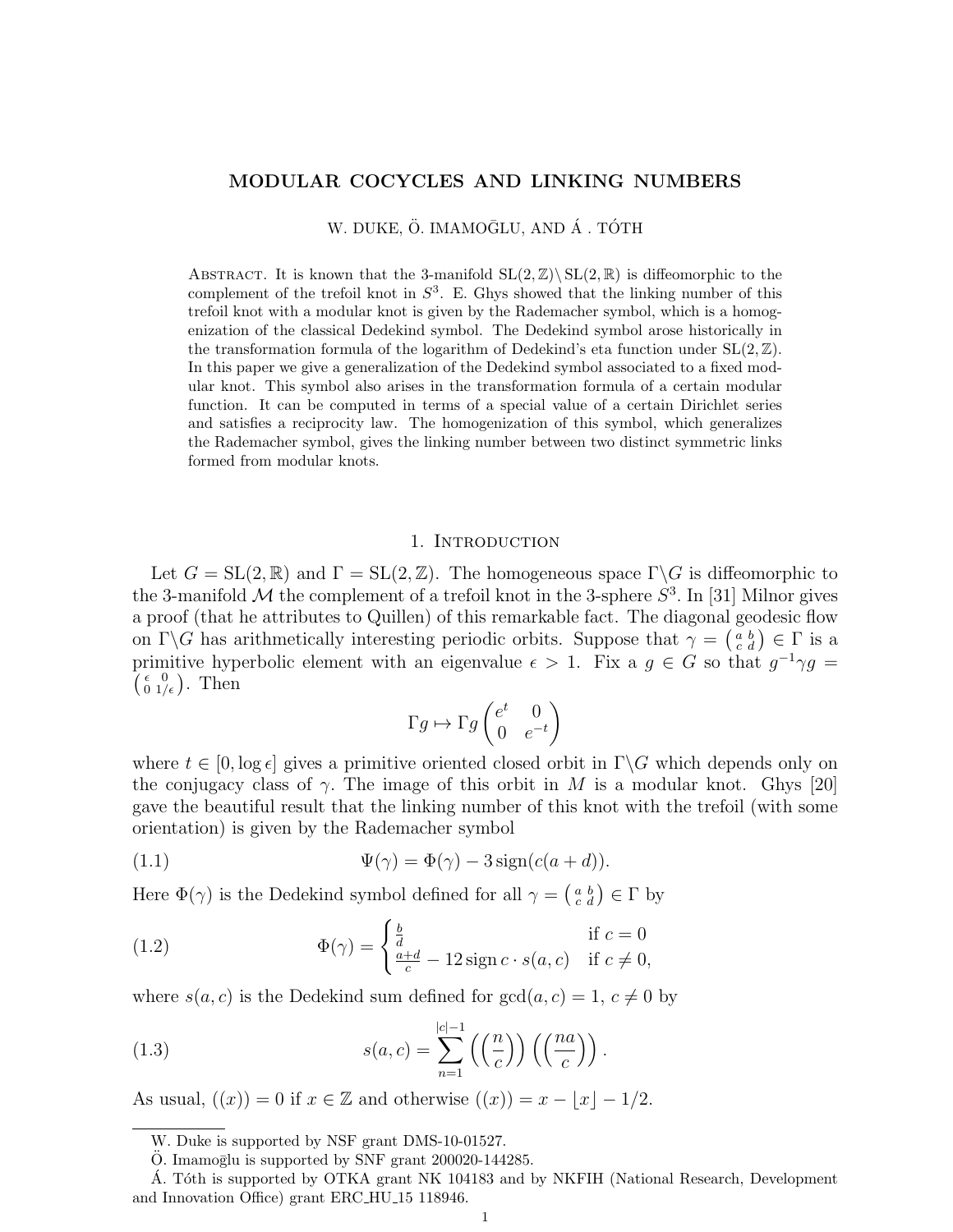The Rademacher symbol defined for all  $\gamma \in \Gamma$  by (1.1) is a conjugacy class invariant [35] and, for  $\gamma$  hyperbolic, it is the homogenization of the Dedekind symbol  $\Phi(\gamma)$  [5] [9]. More precisely,

(1.4) 
$$
\Psi(\gamma) = \lim_{n \to \infty} \frac{\Phi(\gamma^n)}{n}
$$

In addition to its role here, the Dedekind sum  $s(a, c)$  occurs in surprisingly diverse contexts (see e.g. [4], [35], [25]). Among its many properties we note here only the famous reciprocity formula for  $a, c > 0$ 

(1.5) 
$$
s(a,c) - s(-c,a) = \frac{1}{12} \left( \frac{a^2 + c^2 + 1}{ac} \right) - \frac{1}{4}.
$$

The Dedekind symbol arose in Dedekind's [11] evaluation of the transformation law for the logarithm of

$$
\Delta(z) = q \prod_{m \ge 1} (1 - q^m)^{24}
$$

where as usual  $q = e(z) = e^{2\pi i z}$  for  $z \in \mathbb{H}$ . Thus for any  $\gamma = \begin{pmatrix} a & b \\ c & d \end{pmatrix} \in \Gamma$  we have

(1.6) 
$$
\log \Delta(\gamma z) - \log \Delta(z) = 6 \log(-(cz+d)^2) + 2\pi i \Phi(\gamma),
$$

where  $\Phi(\gamma)$  is given by the formula (1.2) and where we choose  $\arg(-(cz+d)^2) \in (-\pi, \pi)$ . Sarnak [36] applied the modular forms connection to study the distribution of modular knots with a given linking number by means of the trace formula. See also [32]. At the end of his paper Ghys mentions the problem of interpreting the linking number between two modular knots.

In this paper we approach this question from the modular point of view by giving an appropriate generalization of the Dedekind symbol. Perhaps surprisingly this also leads to a linking number; in this case that of two symmetric links. To outline our method we first give an equivalent but slightly different approach to the above results about the Dedekind symbol: it arises as a limiting value of the weight 0 cocycle whose derivative is 12c  $\frac{12c}{cz+d}$ . This limiting value is an integer and its homogenization is also an integer that gives the linking number with the trefoil.

To put this into perspective, let  $\mathcal P$  be the space of holomorphic functions f on  $\mathbb H$  such that  $f(z) \ll y^{\alpha} + y^{-\alpha}$  for some  $\alpha$  depending on f. For any integer  $k \in 2\mathbb{Z}, \gamma \in \Gamma$  acts on P by the usual slash action defined via  $f|_k \gamma = (cz+d)^{-k} f(\gamma z)$ . A 1-cocycle of weight k for Γ with coefficients in P is a map  $\Gamma \to \mathcal{P}$  given by  $\gamma \mapsto r(\gamma, z)$  with

$$
r(\sigma\gamma, z) = r(\sigma, z)|_k \gamma + r(\gamma, z)
$$

for all  $\gamma, \sigma \in \Gamma$ . Now given a 1-cocycle  $r(\gamma, z)$  of weight 2 for  $\Gamma$  there will be a unique 1-cocycle  $R(\gamma, z)$  of weight 0 for  $\Gamma$  such that

(1.7) 
$$
\frac{d}{dz}R(\gamma, z) = r(\gamma, z),
$$

the uniqueness following from the fact that  $H^1(\Gamma, \mathbb{C}) = \{0\}$ . We call  $R(\gamma, z)$  the primitive of  $r(\gamma, z)$ .

The weight 2 cocycle relevant to the Dedekind sum is given for  $\gamma = \begin{pmatrix} a & b \\ c & d \end{pmatrix}$  by

$$
r(\gamma, z) = \frac{12c}{cz + d}
$$

which, up to a constant, appears in the transformation formula of the weight 2 Eisenstein series  $E_2(z)$  (a multiple of  $\Delta'/\Delta$ ). It follows from (1.6) that the primitive for this cocycle is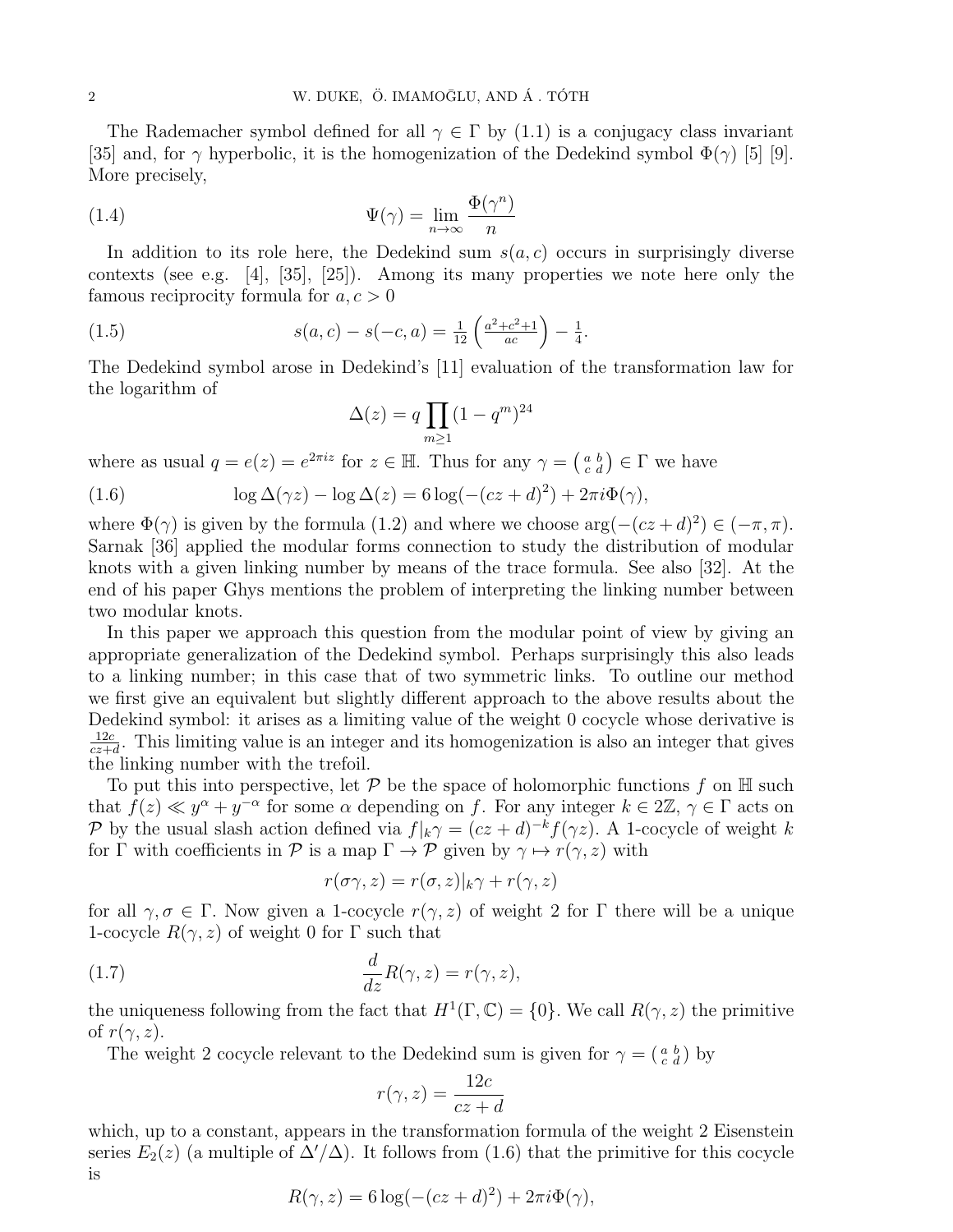provided  $c \neq 0$ , from which we have the limit formula for  $\Phi(\gamma)$  in (1.2):

(1.8) 
$$
\Phi(\gamma) = \frac{1}{2\pi} \lim_{y \to \infty} \text{Im } R(\gamma, iy).
$$

As an attempt to generalize the linking number formula of Ghys to two closed orbits, we will associate to any conjugacy class C of hyperbolic  $\sigma \in \Gamma$  with tr $\sigma > 2$  the weight two 1-cocycle defined for  $c \neq 0$  and  $\gamma = \begin{pmatrix} a & b \\ c & d \end{pmatrix} \in \Gamma$  by

(1.9) 
$$
r_{\mathcal{C}}(\gamma, z) := \varepsilon_{\mathcal{C}} \sum \frac{1}{z - w} - \frac{1}{z - w'},
$$

where the sum is over the fixed points  $w', w$  of  $\sigma \in \mathcal{C}$ , satisfying  $w' < -d/c < w$  and

(1.10) 
$$
\varepsilon_{\mathcal{C}} = \begin{cases} 1 & \text{if } \sigma \nsim \sigma^{-1} \\ 2 & \text{if } \sigma \sim \sigma^{-1} \end{cases}.
$$

If  $c = 0$  we let  $r_c(\gamma, z) = 0$ . We then have

**Theorem 1.** Let  $r_c(\gamma, z)$  be defined as in (1.9). Then  $r_c(\gamma, z)$  is a weight 2 cocycle for Γ.

Let  $R_c(\gamma, z)$  be the unique primitive of  $r_c(\gamma, z)$ . Next we define the Dedekind symbol for  $\mathcal C$  and any  $\gamma \in \Gamma$  by

(1.11) 
$$
\Phi_{\mathcal{C}}(\gamma) = \frac{2}{\pi} \lim_{y \to \infty} \operatorname{Im} R_{\mathcal{C}}(\gamma, iy)
$$

Then we have

**Theorem 2.**  $\Phi_c(\gamma)$  exists and is an integer.

The homogenization of  $\Phi_{\mathcal{C}}$  possesses a linking number interpretation. Even though our point of view is two dimensional this is not unexpected as this symbol is closely related to a Green function. (See (3.2) and the paragraph that follows.) In order to define the linking number of two cycles in a manifold we must assume that they are each homologous to 0 and that they don't intersect. For two orbits as above one can either fill in the trefoil appropriately to get  $S^3$ , as is done in [21], or restrict attention to orbits that are null-homologous as in [12]. It is not immediately clear how modular forms may enter in the first approach. We follow the second course and use a theorem that goes back to Birkhoff that shows that the link determined by a primitive hyperbolic element and its inverse is null-homologous and the linking number of two such links is given by the number of unsigned intersections (with appropriate multiplicities) of their porojection on  $SL_2(\mathbb{Z})\backslash\mathbb{H}$ . Based on this and properties of our new symbol we show that for two such distinct symmetric links, denoted also by  $\mathcal{C}_{\gamma}$ , and  $\mathcal{C}_{\sigma}$ , their linking number  $Lk(\mathcal{C}_{\sigma}, \mathcal{C}_{\gamma})$  is given by the homogenization of  $\Phi_{\mathcal{C}_{\sigma}}$ . More precisely;

**Theorem 3.** Let  $\mathcal{C}_{\sigma}$  and  $\mathcal{C}_{\gamma}$  denote also the links associated to two different primitive conjugacy classes and let

$$
\Psi_{\mathcal{C}_{\sigma}}(\gamma) = \lim_{n \to \infty} \frac{\Phi_{\mathcal{C}_{\sigma}}(\gamma^n)}{n}.
$$

Then

$$
Lk(\mathcal{C}_{\sigma}, \mathcal{C}_{\gamma}) = \Psi_{\mathcal{C}_{\sigma}}(\gamma)
$$

Of course it is desirable to have a simple closed form expression for  $\Phi_c(\gamma)$  like that for  $\Phi(\gamma)$  in (1.2). While it seems unlikely that such a simple sum can be given in general, we are able to express  $\Phi_c(\gamma)$  in terms of a special value of a certain Dirichlet series that has some properties analogous to the Dedekind sum  $s(a, c)$  from (1.3), including the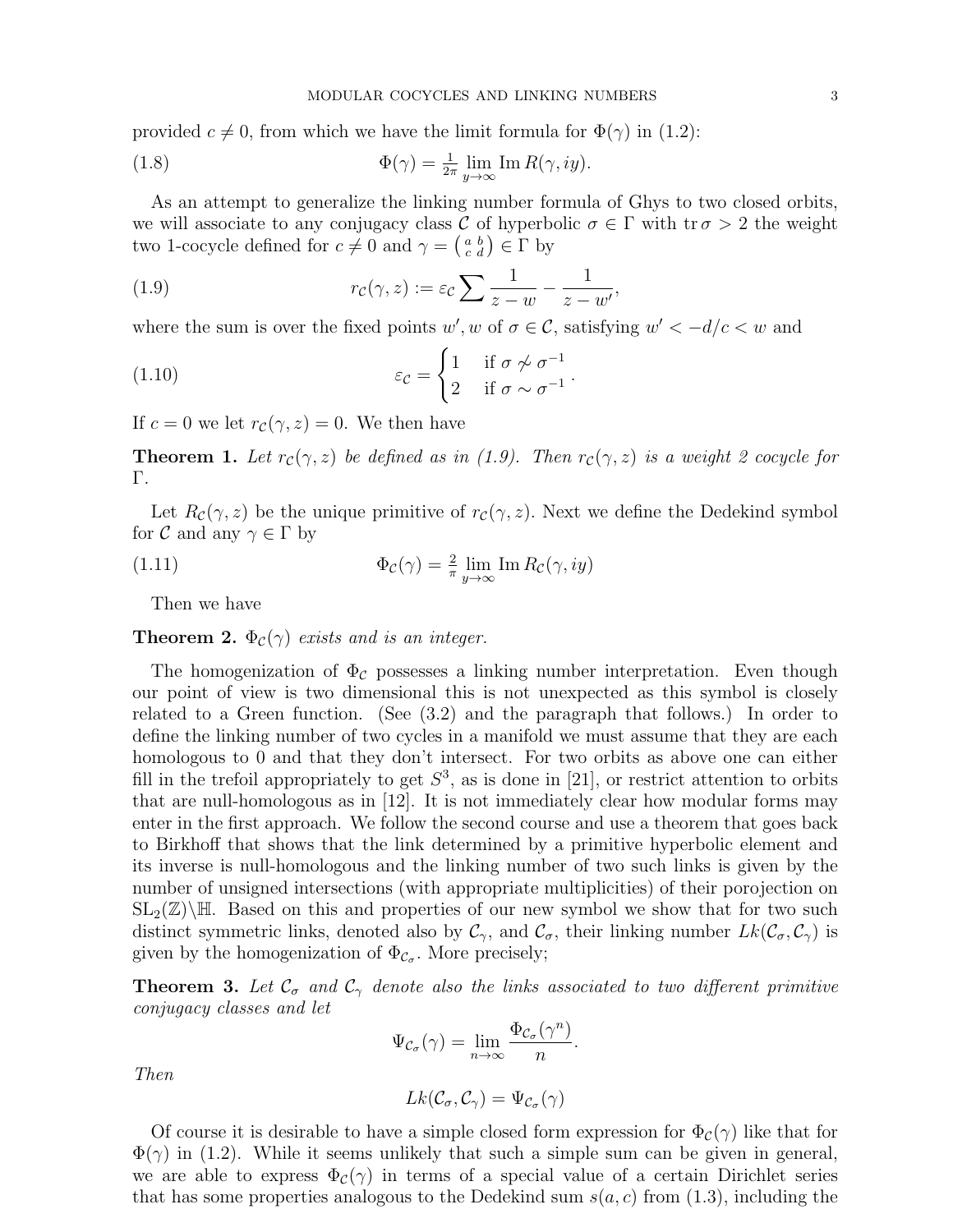reciprocity formula (1.5). That something like this might be possible is indicated by the fact that for the Dirichlet series

$$
L(s, a/c) = \sum_{n \ge 1} \sigma(n) e(\frac{a}{c}n) n^{-s},
$$

where  $\sigma(n)$  is the usual divisor sum, we have the limit formula (proven below in Corollary 2.2)

(1.12) 
$$
s(a,c) = \frac{1}{2\pi i} \lim_{s \to 1} \left[ L(s, \frac{a}{c}) + \frac{1}{2s-2} \right],
$$

assuming  $c > 0$ .

The Dirichlet series associated to the cocycles of Theorem 1 are given explicitly as follows. For each  $m \geq 0$  let  $j_m$  be the unique modular function holomorphic on H whose Fourier expansion begins

$$
j_m(z) = q^{-m} + \mathcal{O}(q)
$$

and define for  $\alpha \in \mathbb{Q}$  the Dirichlet series

(1.13) 
$$
L_{\mathcal{C}}(s,\alpha) = \sum_{n\geq 1} a_{\mathcal{C}}(n) e(n\alpha) n^{-s},
$$

where the coefficient  $a_{\mathcal{C}}(n)$  is given by the cycle integral

(1.14) 
$$
a_{\mathcal{C}}(m) = \sqrt{D'} \int_{z_0}^{\sigma z_0} j_m(z) \frac{dz}{Q_{\sigma}(z)}
$$

Here  $\sigma = \begin{pmatrix} a' & b' \\ c' & d' \end{pmatrix}$  $(a' \ b' \ a' \ d') \in C$  is primitive and we set  $Q_{\sigma}(z) = c'z^2 + (d'-a')z - b'$  and  $D' =$  $(a'+d')^2-4$ . The path of integration can be taken as any path from  $z_0$  to  $\sigma z_0$ . Note that the integral is independent of the choice  $\sigma \in \mathcal{C}$  and  $z_0$ . In particular, if  $\lambda$  is the eigenvalue  $> 1$  of  $\sigma^2$  then

.

$$
a_{\mathcal{C}}(0) = \log \lambda,
$$

assuming that  $tr \sigma > 2$ .

Our next theorem gives the connection of this Dirichlet series to  $\Phi_c(\gamma)$ .

**Theorem 4.** Let  $\gamma = \begin{pmatrix} a & b \\ c & d \end{pmatrix} \in \Gamma$  with  $c \neq 0$  and and  $L_c(s, a/c)$  be the Dirichlet series as in (1.13). Then  $L_c(s, a/c)$  converges for  $\text{Re}(s) > 9/4$ , has a meromorphic continuation to  $s > 0$  and is holomorphic at  $s = 1$ . Moreover

(1.15) 
$$
\Phi_{\mathcal{C}}(\gamma) = -\frac{1}{\pi^2} \operatorname{Re} L_{\mathcal{C}}(1, a/c).
$$

It is interesting that  $\Phi_c(\gamma)$  depends only on  $a/c$  mod 1. Furthermore, we have the following reciprocity formula, which will be proved in Theorem 4.3:

For  $z_i \in \mathbb{C} \cup \{\infty\}$ , let  $[z_1, z_2, z_3, z_4] = \frac{(z_1-z_3)(z_2-z_4)}{(z_1-z_2)(z_3-z_4)}$  denote the cross ratio. We assume that  $(a, c) = 1$  and  $ac \neq 0$ . Then

$$
(1.16)\quad \frac{1}{i\pi} \left[ L_{\mathcal{C}}(1, a/c) - L_{\mathcal{C}}(1, -c/a) \right] = -2 \left( \frac{a^2 + c^2 + 1}{ac} \right) \log \lambda + \varepsilon_c \sum_{w' < 0 < w} \log[\frac{a}{c}, w, w', -\frac{c}{a}]
$$

Here we interpret the imaginary part of the logarithm of a negative real number to be  $\pi$ . Note that (1.16) is in some sense analogous to (1.5) and allows for a fast calculation of  $L_{\mathcal{C}}(1, a/c)$  and hence also of  $\Phi_{\mathcal{C}}(\gamma)$ .

The rest of the paper is organized as follows. First in section 2 we define the Dirichlet series associated to a general modular integral, prove its analytic properties and express the weight 0 cocycle in terms of it. In section 3 we prove Theorem 1 that the function  $r_c(\gamma, z)$  defined by (1.9) is a weight 2 parabolic cocycle for  $\Gamma$  and introduce the modular integral  $F_c(z)$  associated to the rational period function  $r_c(\gamma, z)$ . In the next section we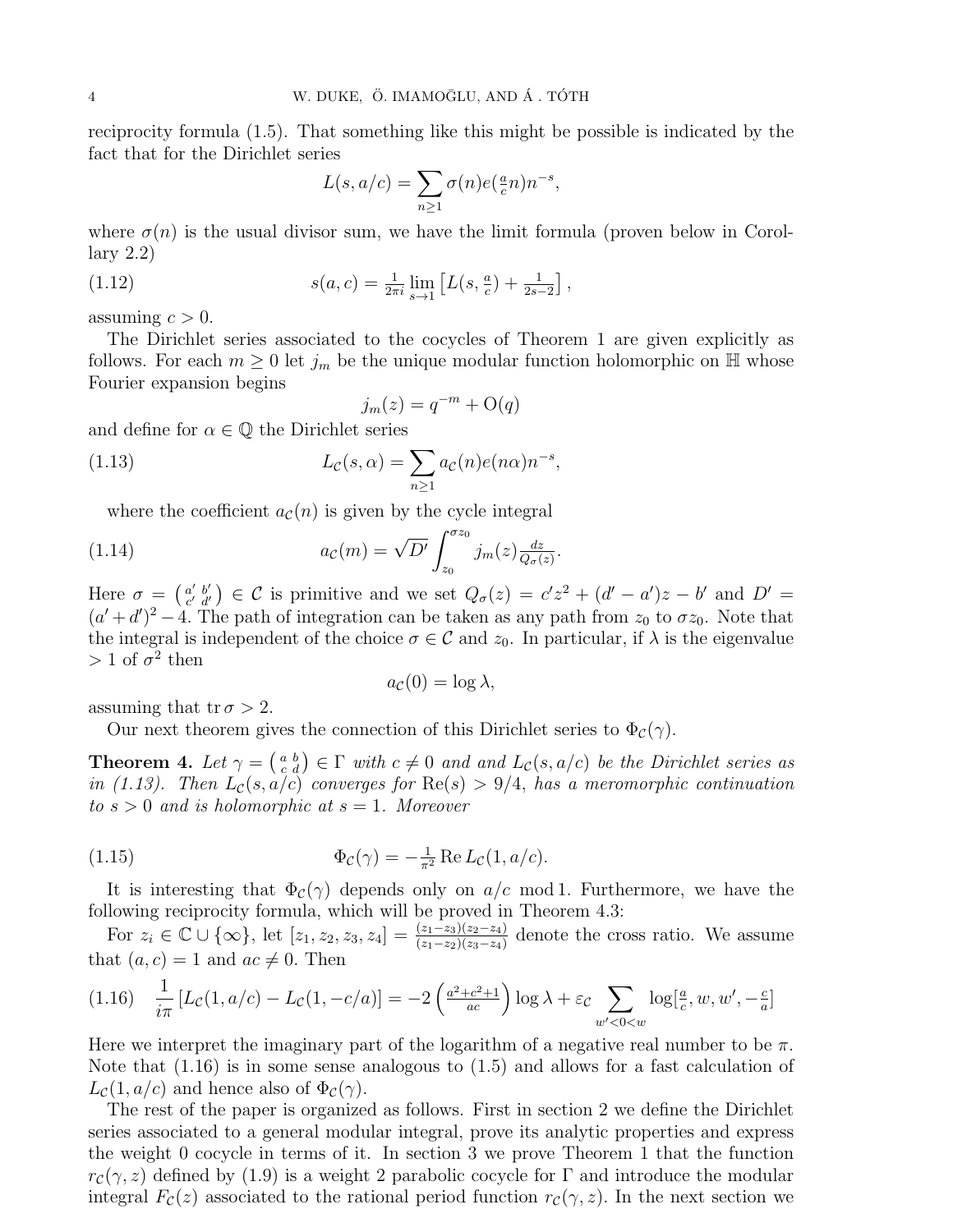give a formula for the unique weight zero cocycle  $R_{\mathcal{C}}(\gamma, z)$  in terms of special values of the Dirichlet series  $L_c(s, a/c)$  associated to  $F_c(z)$ . In this section we also give two applications of the cocycle relation for  $R_{\mathcal{C}}(\gamma, z)$ . The first one gives the reciprocity formula for  $L_{\mathcal{C}}(1, a/c)$  where as the second one provides a geometric interpretation for  $L_{\mathcal{C}}(1, a/c)+$  $L_c(1, -d/c)$ . In section 5 we turn our attention to the analog of the Dedekind symbol,  $\Phi_c(\gamma)$  and establish that  $\Phi_c(\gamma)$  is an intersection number, hence an integer. In the last section we review some properties of  $\Gamma \backslash SL_2(\mathbb{R})$  that are used in the paper. To make the paper self-contained we also give here an elementary demonstration of the important result of Birkhoff that identifies linking numbers of modular knots with intersection numbers of closed geodesics. We finish section 6 by proving that homogenization of  $\Phi_c$  gives the linking number of two symmetric links formed from modular knots. Finally for the convenience of the reader, in Appendix A we give Ghys' argument for the identification of the Rademacher symbol with the linking number.

Duke and Toth thank the FIM at ETH Zurich for generous ongoing support of our joint research, including this project. We especially thank Marc Burger for numerous inspiring conversations. We also thank Pierre Dehornoy for providing us a detailed history of Birkhoff's theorem. This paper was motivated by Ghys' beautiful exposition at ICM 2006. The relation of our results to Ghys' problem on modular knots was clarified by helpful exchanges with the referees. We thank them for their careful reading of the manuscript and for several remarks which further clarified and improved our exposition.

#### 2. Dirichlet series associated to weight 2 cocycles

Recall that a (strongly) parabolic cocycle of weight k for  $\Gamma$  with coefficients in  $\mathcal P$  is a map  $\Gamma \to \mathcal{P}$  given by  $\gamma \mapsto r(\gamma, z)$  with

$$
r(\sigma\gamma,z)=r(\sigma,z)|_k\gamma+r(\gamma,z)
$$

for all  $\gamma, \sigma \in \Gamma$  which also satisfies  $r(T, z) \equiv 0$ .

It follows from a more general result of Knopp [29] that given a parabolic cocycle  $r(\gamma, z)$ for  $\Gamma$  there is  $F(z) = \sum_{n\geq 0} a_n e^{2\pi i n z}$  with  $a_n \ll n^C$  for some  $C > 0$  such that  $\forall \gamma \in \Gamma$ ,

$$
F|_{k}\gamma(z) = F(z) + r(\gamma, z).
$$

The function  $F(z)$  is called the modular integral associated to  $r(\gamma, z)$ . We now restrict ourselves to the case of  $k = 2$  and let  $r(\gamma, z)$  be a cocycle of weight 2. We associate to  $r(\gamma, z)$  and its modular integral a Dirichlet series

$$
L(F, s, a/c) = \sum_{n \ge 1} a_n e(\frac{an}{c}) n^{-s}.
$$

In this section we will first prove a general theorem giving the relation of the special value of  $L(F, 1, a/c)$  to the unique weight 0 cocycle  $R(\gamma, z)$  which satisfies  $R'(\gamma, z) = r(\gamma, z)$ .

This is based on the fact the function  $G(z) = a_0 z + \sum_{n>0} \frac{a_n}{2\pi i n} e^{2\pi i n z}$  is a primitive of  $F(z)$  and satisfies  $\frac{d}{dz} (G(\gamma z) - G(z)) = r(\gamma, z)$ . This gives a relation between  $R(\gamma, z)$  and  $\gamma z$ R z  $(F(w)-a_0)dw$ , which in turn expresses  $\lim_{y\to\infty} R(\gamma, iy)$  in terms of the "period-integral"  $\int_0^{i\infty}$  $(F(w) - a_0)dw$ . If F were a weight 2 cusp form, it is well known that this period

a/c integral is expressible in terms of the central value of a twisted Dirichlet series of F. The next theorem shows the case of modular integrals is similar. More precisely we have the following theorem.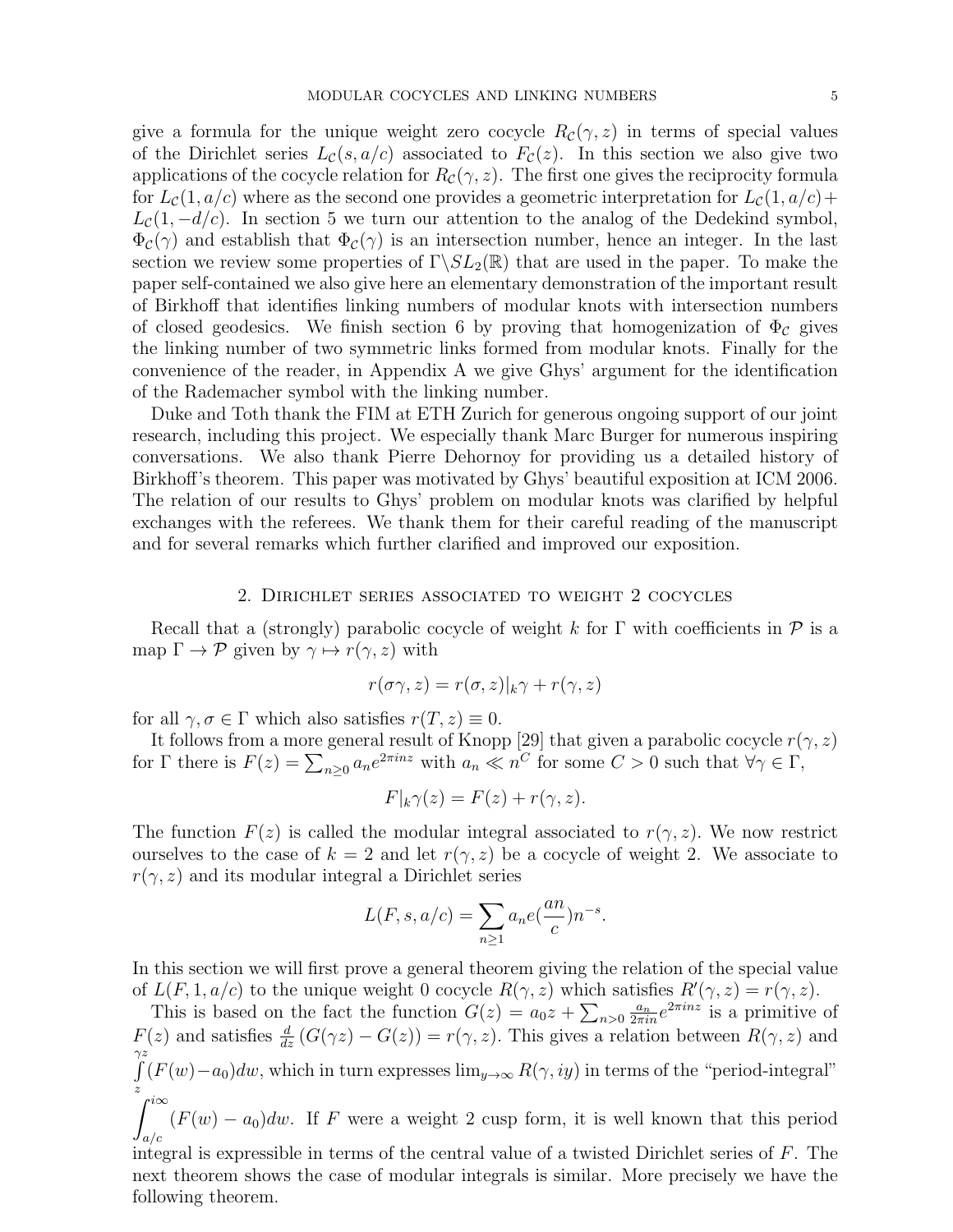**Theorem 2.1.** Let  $r(\gamma, z) \in \mathcal{P}$  be a cocycle of weight 2 and  $F(z) = \sum_{n\geq 0} a_n q^n$  be its modular integral. Assume that  $a_n \ll n^{\alpha}$  for some  $\alpha > 0$ . For  $\gamma = \begin{pmatrix} a & b \\ c & d \end{pmatrix}$ , let

(2.1) 
$$
\Lambda(s, \frac{a}{c}) = \Lambda(F, s, \frac{a}{c}) = \left(\frac{2\pi}{c}\right)^{-s} \Gamma(s) \sum_{n \ge 1} a_n e\left(\frac{an}{c}\right) n^{-s}
$$

and

(2.2) 
$$
H(s, \frac{a}{c}) = \Lambda(s, \frac{a}{c}) + \int_1^{\infty} r(\gamma, -d/c + it/c)t^{1-s}dt + \frac{a_0}{s} - \frac{a_0}{2-s}.
$$

Then  $H(s, \frac{a}{c})$  is entire and satisfies the functional equation  $H(s, \frac{a}{c}) = H(2-s, \frac{-d}{c})$ . Moreover if

(2.3) 
$$
R(\gamma, z) = \frac{-i}{c} H(1, \frac{a}{c}) + \int_{-\frac{d}{c} + \frac{i}{c}}^{z} r(\gamma, w) dw + a_0 \left( \frac{a+d}{c} \right)
$$

Then  $R(\gamma, z)$  is the weight zero cocycle such that  $R'(\gamma, z) = r(\gamma, z)$ .

*Proof.* Let  $z_t = \frac{-d}{c} + \frac{i}{ct}$  so that  $\gamma z_t = \frac{a}{c} + \frac{it}{c}$  $\frac{dt}{c}$  and  $cz_t + d = i/t$ . Then

$$
\Lambda(s, a/c) = \int_0^{\infty} (F(\gamma z_t) - a_0) t^{s-1} dt
$$
  
\n
$$
= \int_0^1 (F(\gamma z_t) - a_0) t^{s-1} dt + \int_1^{\infty} (F(\gamma z_t) - a_0) t^{s-1} dt
$$
  
\n
$$
= -\frac{a_0}{s} - \int_1^{\infty} F(\gamma z_{1/t})(it)^{-2} t^{1-s} dt + \int_1^{\infty} (F(\gamma z_t) - a_0) t^{s-1} dt
$$
  
\n
$$
= -\frac{a_0}{s} - \int_1^{\infty} [F(z_{1/t}) + r(\gamma, z_{1/t})] t^{1-s} dt + \int_1^{\infty} (F(\gamma z_t) - a_0) t^{s-1} dt
$$
  
\n
$$
= -\frac{a_0}{s} + \frac{a_0}{2-s} - \int_1^{\infty} r(\gamma, z_{1/t}) t^{1-s} dt
$$
  
\n
$$
- \int_1^{\infty} (F(z_{1/t}) - a_0) t^{1-s} dt + \int_1^{\infty} (F(\gamma z_t) - a_0) t^{s-1} dt
$$

Hence

(2.4) 
$$
H(s, \frac{a}{c}) = \Lambda(s, \frac{a}{c}) + \int_1^{\infty} r(\gamma, -d/c + it/c)t^{1-s}dt + \frac{a_0}{s} - \frac{a_0}{2-s}
$$

$$
= -\int_1^{\infty} (F(z_{1/t}) - a_0)t^{1-s}dt + \int_1^{\infty} (F(\gamma z_t) - a_0)t^{s-1}dt
$$

Both integrals in (2.4) converge for all  $s \in \mathbb{C}$  due to the exponential decay of the integrands proving the analytic continuation of  $H(s, \frac{a}{c})$  to the whole complex plane. The functional equation  $H(s, a/c) = H(2 - s, -d/c)$  also follows easily from (2.4) since  $z_{1/t} =$  $\frac{-d}{c} + \frac{it}{c}$  $\frac{it}{c}$  and  $\gamma z_t = \frac{a}{c} + \frac{it}{c}$  $\frac{it}{c}$ .

We next take the limit  $s \to 1$  to get

$$
H(1, \frac{a}{c}) = -\frac{c}{i} \int_{z_1}^{i\infty} (F(z) - a_0) dz + \frac{c}{i} \int_{\gamma z_1}^{i\infty} (F(z) - a_0) dz
$$
  
= 
$$
-\frac{c}{i} \left( G(\gamma z_1) - G(z_1) - a_0 \left( \frac{a+d}{c} \right) \right)
$$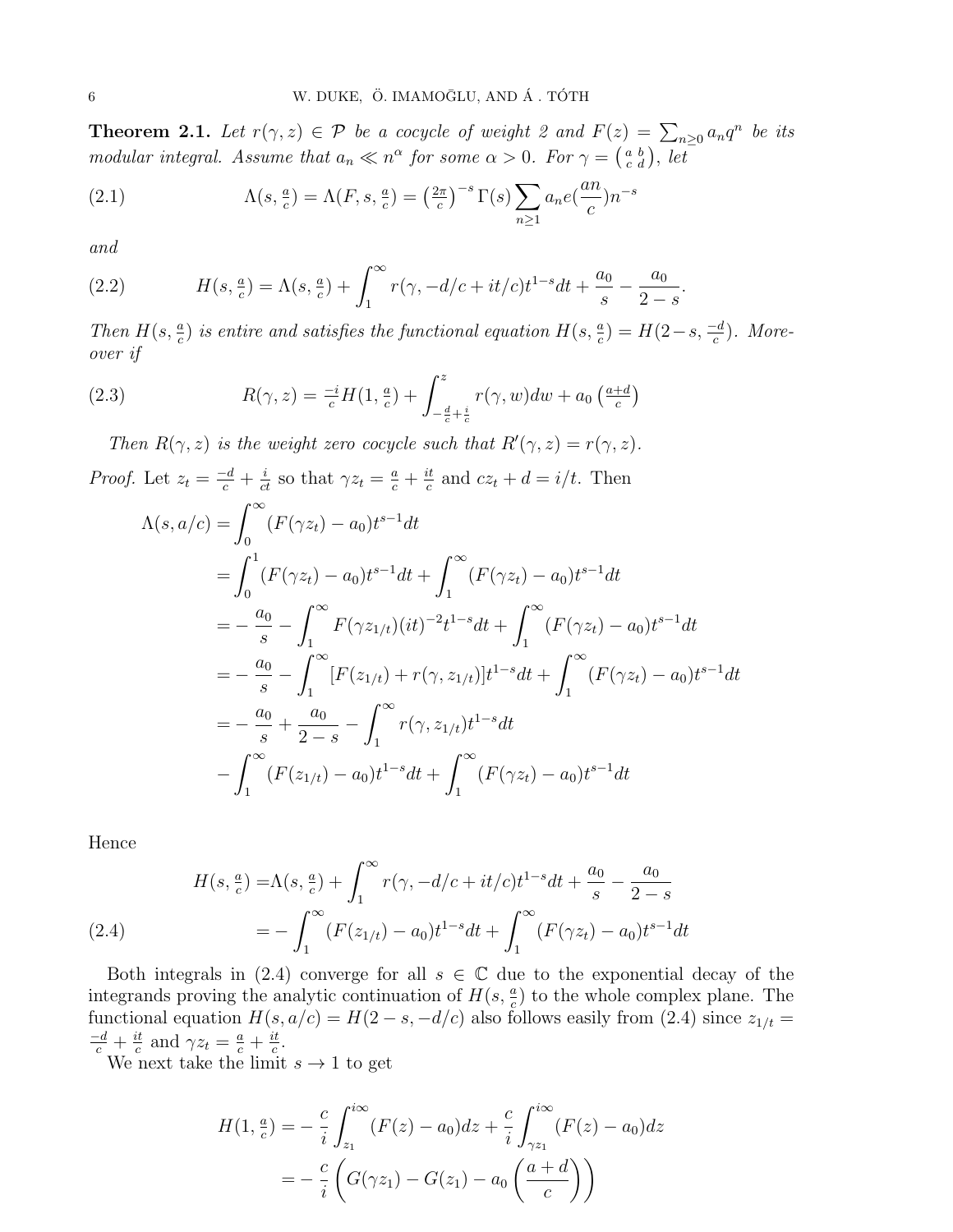where  $G(z) = a_0 z + \sum_{n \geq 1} \frac{a_n}{2 \pi i n} q^n$ . Since  $G'(z) = F(z)$ ,

$$
G(\gamma z) - G(z) = \int_{z_1}^{z} r(\gamma, w) dw + \Phi(\gamma)
$$

with  $\Phi(\gamma) = (G(\gamma z_1) - G(z_1)).$ 

Hence

$$
R(\gamma, z) = \int_{z_1}^{z} r(\gamma, w) dw + (G(\gamma z_1) - G(z_1)) = G(\gamma z) - G(z)
$$

is a cocycle being the boundary of a function  $G$ . This finishes the proof of the theorem since clearly  $R'(\gamma, z) = r(\gamma, z)$ .

As an immediate corollary of Theorem 2.1 we prove the limit formula (1.12) for the classical Dedekind sums defined as in (1.3).

**Corollary 2.2.** Let  $s(a, c)$  be the Dedekind sum and

$$
L(s, a/c) = \sum_{n \ge 1} \sigma(n) e(\frac{a}{c}n) n^{-s},
$$

Then

$$
s(a, c) = \frac{1}{2\pi i} \lim_{s \to 1} \left[ L(s, \frac{a}{c}) + \frac{1}{2s - 2} \right].
$$

*Proof.* We apply Theorem 2.1 in the case of Eisenstein series  $F(z) = E_2(z) = 1 24\sum \sigma(n)q^n$  and its cocycle  $r(\gamma, z) = \frac{6}{\pi i}$ c  $\frac{c}{cz+d}$ , so that  $L(F, s, a/c) = -24L(s, a/c)$ . For simplicity assume  $c > 0$ . As a primitive of  $r(\gamma, z)$  we choose  $\frac{6}{\pi i} \log \left( \frac{cz+d}{i} \right)$  $\frac{+d}{i}$ . Using  $(2.2)$ and (2.3) we have

(2.5) 
$$
R(\gamma, z) = \lim_{s \to 1} \left[ -\frac{24}{2\pi i} L(s, a/c) - \frac{6}{\pi i} \frac{1}{s - 1} \right] + \frac{6}{\pi i} \int_{-d/c + i/c}^{z} \frac{c}{cw + d} dw + \left( \frac{a + d}{c} \right)
$$
  
(2.6) 
$$
= \frac{12}{2} \log \frac{cz + d}{dz} + \Phi(\gamma)
$$

where

 $2\pi i$ 

$$
\Phi(\gamma) = \lim_{s \to 1} \left[ -\frac{12}{\pi i} L(s, a/c) - \frac{6}{\pi i} \frac{1}{s - 1} \right] + \left( \frac{a + d}{c} \right)
$$

The limit formula (1.12) now follows from Dedekind's formula (1.2) for  $\Phi(\gamma)$ .

### 3. Weight 2 rational cocycles for the modular group

In this section we restrict ourselves to cocycles of weight 2 which are rational functions. The simplest example is  $r(\gamma, z) = 12c/(cz + d)$  whose poles are in Q. In the case  $r(\gamma, z)$ is a rational cocycle whose poles are not rational it is known that  $r(S, z)$  can be written as a finite linear combination of functions of the form

(3.1) 
$$
\sqrt{D} \sum_{AC < 0} \frac{\operatorname{sign} A}{Az^2 + Bz + C}
$$

i

where  $Q(X,Y) = AX^2 + BXY + CY^2$  runs over quadratic forms in the class C (see [3, 10, 33]). Rational period functions were introduced by Knopp in the 1970s [27, 28] who showed using results from [26] that they have modular integrals. His construction arises from a meromorphic Poincaré series formed out of cocycles and is very difficult to compute (see also [16]). On the other hand in [14] and [15] certain explicit modular integrals were constructed whose Fourier coefficients are given by cycle integrals of weakly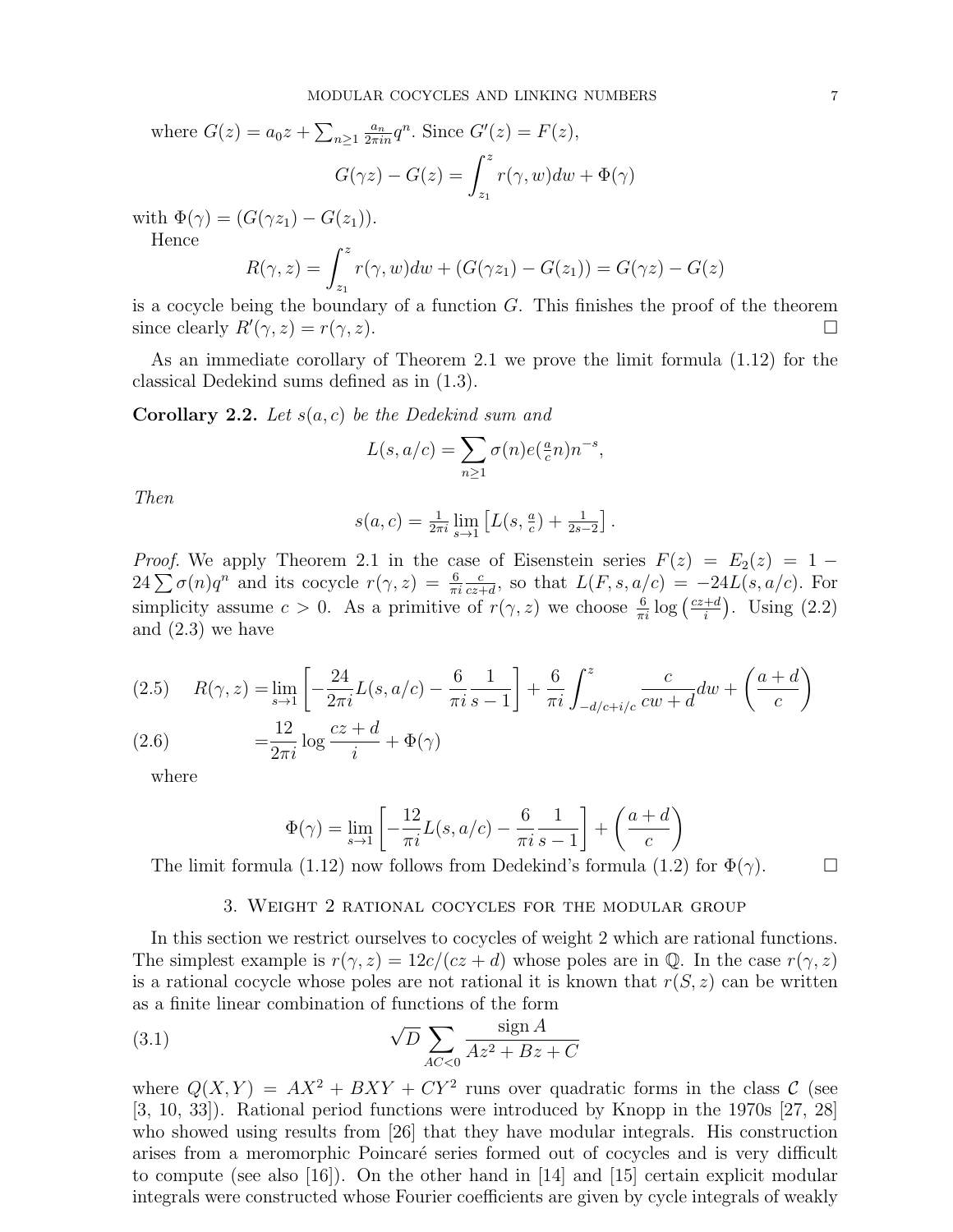holomorphic forms. These functions are parametrized by classes of indefinite quadratic forms  $\mathcal C$  and are given by the Fourier expansion

(3.2) 
$$
F_{\mathcal{C}}(z) = \sum_{m\geq 0} a_{\mathcal{C}}(m)e(mz).
$$

with

(3.3) 
$$
a_{\mathcal{C}}(m) = \sqrt{D} \int_{z_0}^{\sigma z_0} j_m(z) \frac{dz}{Q(z)}.
$$

Here  $j_m$  is the unique modular function whose Fourier expansion has the form  $q^{-m}+O(q)$ , Q is any quadratic form in the class  $\mathcal{C}, \sigma = \sigma_Q$  is a distinguished generator of the group of automorphs of Q. The value of the integral is independent of the path and the point  $z_0 \in \mathbb{H}$ . In [14] it is shown that the function  $F_{\mathcal{C}}$  arises from the cycle integral of the Green function  $\frac{j'(z)}{j(z)-j(z)}$  $\frac{j'(z)}{j(z)-j(w)}$ . The cycle integral of this Green function is modular but with jump singularities along the geodesic.  $F_c$  is then the analytic continuation from the connected component of the cusp. It is holomorphic, but no longer invariant.

The association  $Q \mapsto \sigma_Q$  sets up a bijection between elements of the class C of the quadratic form Q and the conjugacy class of  $\sigma_Q$ , which by abuse of notation will also be denoted by  $\mathcal C$ . Since it is more convenient for us to express our results in terms of the hyperbolic conjugacy class, we briefly recall this correspondence. If  $Q(X, Y) =$  $AX^{2} + BXY + CY^{2}$  has discriminant  $D = B^{2} - 4AC$ , and t, u are the smallest positive solutions of Pell's equation  $t^2 - Du^2 = 4$  then

$$
\sigma_Q = \begin{pmatrix} \frac{t+Bu}{2} & Cu \\ -Au & \frac{t-Bu}{2} \end{pmatrix}.
$$

Conversely if  $\sigma = \begin{pmatrix} a' & b' \\ c' & d' \end{pmatrix}$  $\mathcal{C} \atop {\mathcal{C}}' \mathcal{d}'}$   $\in \mathcal{C}$  is a primitive hyperbolic element and we set  $Q_{\sigma}(z)$  =  $(c'X^2 + (d'-a')XY - b'Y^2)$ , and  $Q = \frac{-1}{u}Q_{\sigma}$  with  $u = \gcd(c', d' - a', b')$  then  $\sigma_Q = \sigma$ . It follows that with  $D' = (a' + d')^2 - 4$  we also have

$$
a_{\mathcal{C}}(m) = \sqrt{D'} \int_{z_0}^{\sigma z_0} j_m(z) \frac{dz}{Q_{\sigma}(z)}
$$

as in (1.14).

As in [14] one can show that  $a_{\mathcal{C}}(m) \ll m^{5/4+\epsilon}$  for any  $\epsilon > 0$  and  $F_{\mathcal{C}}$  satisfies the transformation property

(3.4) 
$$
z^{-2}F_{\mathcal{C}}(-1/z) - F_{\mathcal{C}}(z) = \varepsilon_{\mathcal{C}} \sum_{w'_Q < 0 < w_Q} \frac{1}{z - w} - \frac{1}{z - w'}.
$$

Note that the rational function on the right hand side above is the same as in (3.1).

Here for  $Q \in \mathcal{C}$ ,  $w'_Q < w_Q$  are the two roots of  $Q(t, 1) = 0$ . If  $\sigma = \sigma_Q$  then these are also the fixed points  $w'_{\sigma} < w_{\sigma}$  of  $\sigma$ , and  $\varepsilon_{\mathcal{C}}$  is defined as in (1.10).

If C denotes the class of Q or the class of the hyperbolic element  $\sigma_Q$  we let

(3.5) 
$$
\mathcal{W}_{\mathcal{C}} = \left\{ (w'_Q, w_Q) : Q \in \mathcal{C} \right\} = \left\{ (w'_\sigma, w_\sigma) : \sigma \in \mathcal{C} \right\}
$$

the ordered pairs of roots of  $Q \in \mathcal{C}$  or equivalently the fixed points of  $\sigma$ .

For a fixed  $\gamma \in SL_2(\mathbb{Z})$ , we let as in (1.9),

$$
r_{\mathcal{C}}(\gamma, z) := \varepsilon_{\mathcal{C}} \sum \frac{1}{z - w} - \frac{1}{z - w'}
$$

where the sum is over  $(w', w) \in \mathcal{W}_{\mathcal{C}}$ , satisfying  $w' < -d/c < w$  if  $c \neq 0$  and  $r_c(\gamma, z) \equiv 0$ otherwise.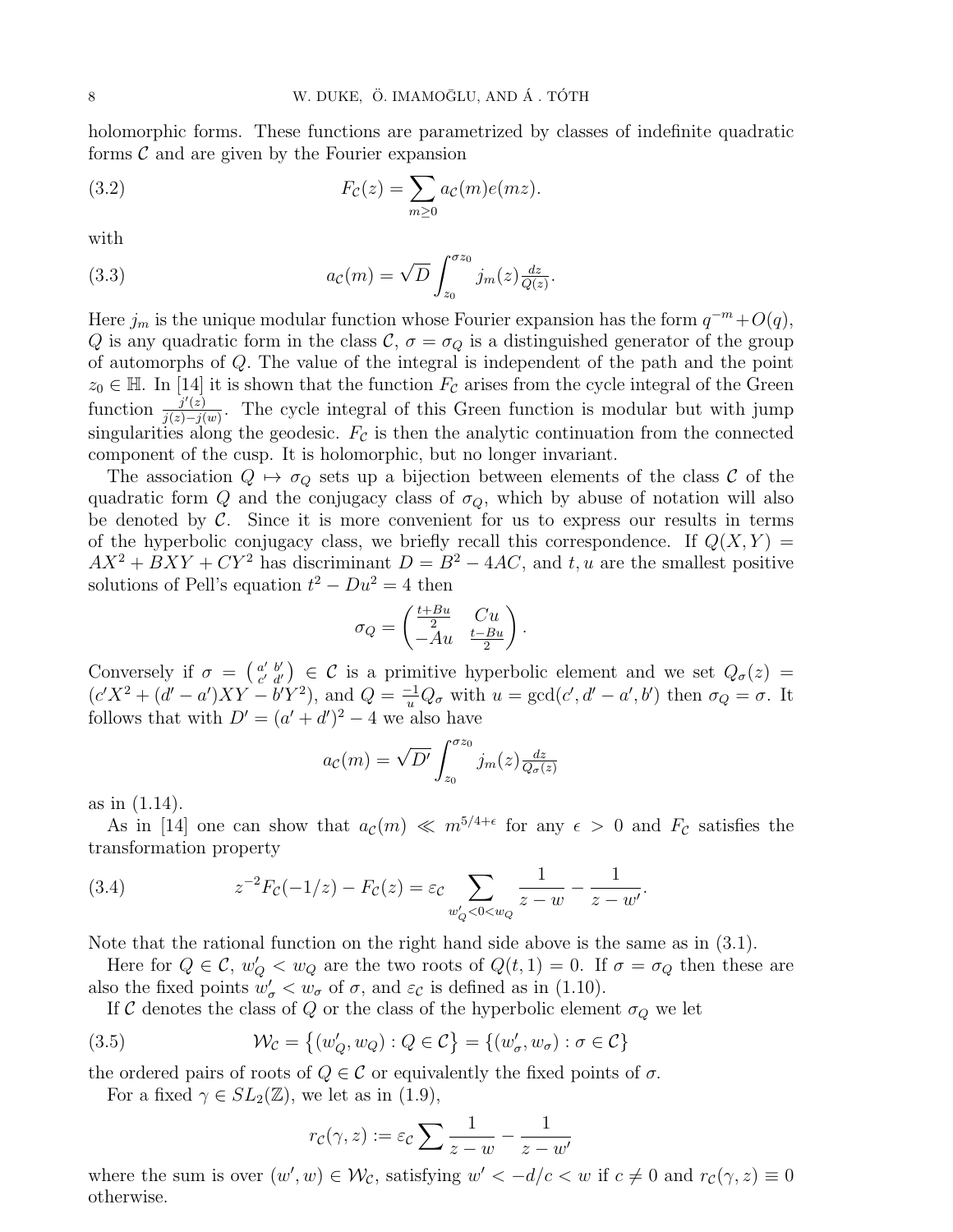**Remark 3.1.** Although the set  $\mathcal{W}_{\mathcal{C}}$  is infinite, the sum defining  $r_{\mathcal{C}}(\gamma, z)$  is finite. To see this note that in the case that  $-d/c$  is an integer the number of terms is the same as the number of quadratic forms  $[A, B, C]$  for which  $AC < 0$ . Otherwise consider a form [A, B, C] satisfying  $\frac{-B-\sqrt{D}}{2A} < \frac{-d}{c} < \frac{-B+\sqrt{D}}{2A}$  $\frac{d+\sqrt{D}}{2A}$ , then the form  $[A, cB, c^2C]$  has discriminant  $c^2D$  and its roots are separated by  $-d$ , and integer.

For later use we give another description of  $r_c(\gamma, z)$ . For  $\sigma \in \mathcal{C}$  a fixed hyperbolic element, let  $w_{\sigma}, w_{\sigma}'$  be its two fixed points,  $\Gamma_{\sigma} = \{g \in \Gamma : g^{-1} \sigma g = \sigma\}$ , and  $S_{\sigma}$  be the semicircle whose endpoints are  $w_{\sigma}$  and  $w'_{\sigma}$ . Let  $\partial \mathbb{H} = \mathbb{R} \cup i\infty$  and  $\overline{\mathbb{H}} = \mathbb{H} \cup \partial \mathbb{H}$ .

For  $z_1, z_2 \in \overline{\mathbb{H}}$  we denote the geodesic segment joining  $z_1$  and  $z_2$  by  $\ell_{z_1,z_2}$ . Let

(3.6) 
$$
I_{\mathcal{C}}(z_1, z_2) = \{ \alpha \in \Gamma / \Gamma_{\sigma} : \alpha S_{\sigma} \text{ intersects } \ell_{z_1, z_2} \}.
$$

and let  $|I_{\mathcal{C}}(z_1, z_2)|$  denote the cardinality of  $I_{\mathcal{C}}(z_1, z_2)$ .

Note that if we define the net of  $\sigma$ ,  $\mathcal{N}_{\sigma}$  as the preimage of the closed geodesic associated to  $\sigma$  in H so that

(3.7) 
$$
\mathcal{N}_{\sigma} := \bigcup_{g \in \Gamma} g S_{\sigma} = \bigcup_{g \in \Gamma} S_{g^{-1} \sigma g},
$$

then  $|I_{\mathcal{C}}(\alpha,\beta)|$  counts the number of intersections of the geodesic segment  $\ell_{\alpha,\beta}$  with the semicircles in  $\mathcal{N}_{\sigma}$ , the net of  $\sigma$ . Moreover  $\mathcal{W}_{\mathcal{C}}$  is simply the set of end points of the geodesics in the net  $\mathcal{N}_{\sigma}$ .

With the above notation we also have

(3.8) 
$$
r_{\mathcal{C}}(\gamma, z) = \sum_{\alpha \in I_{\mathcal{C}}(-d/c, i\infty)} sign(\alpha w_{\sigma} - \alpha w_{\sigma}') \left( \frac{1}{z - \alpha w_{\sigma}} - \frac{1}{z - \alpha w_{\sigma}'} \right)
$$

**Theorem 3.2.** For any  $\gamma, \sigma \in \Gamma$ , with  $\gamma = \begin{pmatrix} a & b \\ c & d \end{pmatrix}$ 

(3.9) 
$$
r_{\mathcal{C}}(\sigma\gamma,z) = r_{\mathcal{C}}(\sigma,\gamma z)(cz+d)^{-2} + r_{\mathcal{C}}(\gamma,z)
$$

*Proof.* To ease the notation the dependence on  $\mathcal{C}$ , which is fixed, is suppressed. As usual let T and S denote the two generators of  $\Gamma$  corresponding to the translation  $z \to z + 1$ and the inversion  $z \to -1/z$  respectively. First note that  $r(T\gamma, z) = r(\gamma, z)$ . Hence if we prove

(3.10) 
$$
r(S\gamma, z) = r(S, \gamma z)(cz + d)^{-2} + r(\gamma, z)
$$

the proposition follows by induction on the word length expressing  $\sigma$  in terms of the generators S and T. Recall that for  $z, w \in \mathbb{C}$  and  $\gamma \in \Gamma$ 

(3.11) 
$$
\frac{w - w'}{(\gamma z - w)(\gamma z - w')} (cz + d)^{-2} = \frac{\gamma^{-1}w - \gamma^{-1}w'}{(z - \gamma^{-1}w)(z - \gamma^{-1}w')}
$$

Since  $S\gamma = \begin{pmatrix} -c & -d \\ a & b \end{pmatrix}$  to prove (3.10), using (3.11) we have to prove that (3.12)

$$
\sum_{w' < -b/a < w} \left( \frac{1}{z - w} - \frac{1}{z - w'} \right) - \sum_{w' < -d/c < w} \left( \frac{1}{z - w} - \frac{1}{z - w'} \right) = \sum_{w' < 0 < w} \left( \frac{1}{z - \gamma^{-1} w} - \frac{1}{z - \gamma^{-1} w'} \right)
$$

all sums over pairs  $(w', w) \in \mathcal{W}$ .

Assume first that  $ac > 0$  so that  $-d/c < -b/a$ . On the left hand side of (3.12) we have

$$
(3.13) \qquad \qquad \sum_{-d/c < w' < -b/a < w} \left( \frac{1}{z - w} - \frac{1}{z - w'} \right) - \sum_{w' < -d/c < w < -b/a} \left( \frac{1}{z - w} - \frac{1}{z - w'} \right)
$$

On the other hand we can write for the right hand side of (3.12)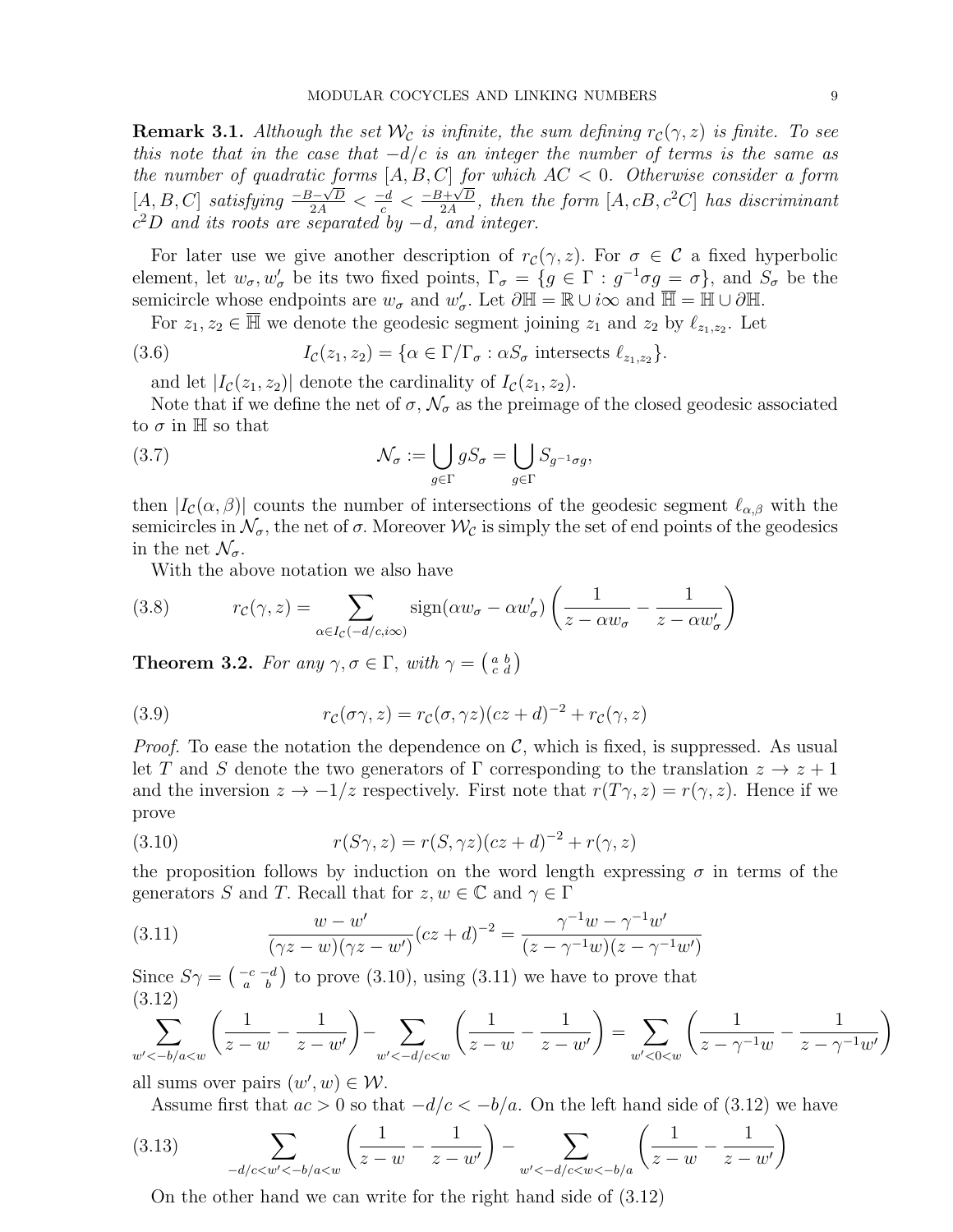$$
\sum_{w' < 0 < w} \left( \frac{1}{z - \gamma^{-1} w} - \frac{1}{z - \gamma^{-1} w'} \right) =
$$
\n
$$
(3.14) \quad \sum_{w' < 0 < w < a/c} \left( \frac{1}{z - \gamma^{-1} w} - \frac{1}{z - \gamma^{-1} w'} \right) + \sum_{w' < 0 < a/c < w} \left( \frac{1}{z - \gamma^{-1} w} - \frac{1}{z - \gamma^{-1} w'} \right)
$$

Now note that

$$
\gamma^{-1} z = -\frac{d}{c} - \frac{1}{c^2(z - a/c)}
$$

and the function  $x \to -\frac{d}{c} - \frac{1}{c^2(x-1)}$  $\frac{1}{c^2(x-a/c)}$  is monotonic for  $x \in (-\infty, a/c)$  and also for  $x \in$  $(a/c, \infty).$ 

It follows that for  $w' < 0 < w < a/c$ ,

(3.15) 
$$
-d/c < \gamma^{-1}w' < -b/a < \gamma^{-1}w
$$

and similarly that for  $w' < 0 < a/c < w$ 

(3.16) 
$$
\gamma^{-1}w < -d/c < \gamma^{-1}w' < -b/a.
$$

Using  $(3.15)$  and  $(3.16)$  in  $(3.14)$  we get that

$$
(3.17) \sum_{w' < 0 < w} \left( \frac{1}{z - \gamma^{-1}w} - \frac{1}{z - \gamma^{-1}w'} \right)
$$
\n
$$
= \sum_{w' < 0 < w < a/c} \left( \frac{1}{z - \gamma^{-1}w} - \frac{1}{z - \gamma^{-1}w'} \right) + \sum_{w' < 0 < a/c < w} \left( \frac{1}{z - \gamma^{-1}w} - \frac{1}{z - \gamma^{-1}w'} \right)
$$
\n
$$
= \sum_{-d/c < w' < -b/a < w} \left( \frac{1}{z - w} - \frac{1}{z - w'} \right) - \sum_{w' < -d/c < w < -b/a} \left( \frac{1}{z - w} - \frac{1}{z - w'} \right)
$$

This proves  $(3.12)$  when  $ac > 0$ . The case  $ac < 0$  follows in the same manner. The case  $ac = 0$  can be checked easily since  $c = 0$  corresponds to  $\gamma = T^m$  whereas  $a = 0$  rises from  $\gamma = ST^m$ .

This proves Theorem 3.2 and hence also Theorem 1 from the introduction.

Extending our earlier work we show that

**Theorem 3.3.** For any hyperbolic conjugacy class C the function  $F_c(z)$  is holomorphic on H and satisfies

(3.18) 
$$
(cz+d)^{-2}F_c(\gamma z) = F_c(z) + r_c(\gamma, z)
$$

*Proof.* The claim is trivial for T and has been established for the generator  $S = \begin{pmatrix} 0 & -1 \\ 1 & 0 \end{pmatrix}$  in [15]. It is possible to give a proof of the general case along the lines of the proof of (3.4) given in [15]. However the algebraic proof above already established that the rational function  $r_c(\gamma, z)$  defined in (1.9) is a weight 2 cocycle. Since it agrees with the cocycle associated to  $F_{\mathcal{C}}(z)$  for the generators  $\gamma = S = \begin{pmatrix} 0 & -1 \\ 1 & 0 \end{pmatrix}$  and  $T = \begin{pmatrix} 1 & 1 \\ 0 & 1 \end{pmatrix}$  the difference is a 1-cocycle that vanishes on both  $S$  and  $T$  and so must vanish identically.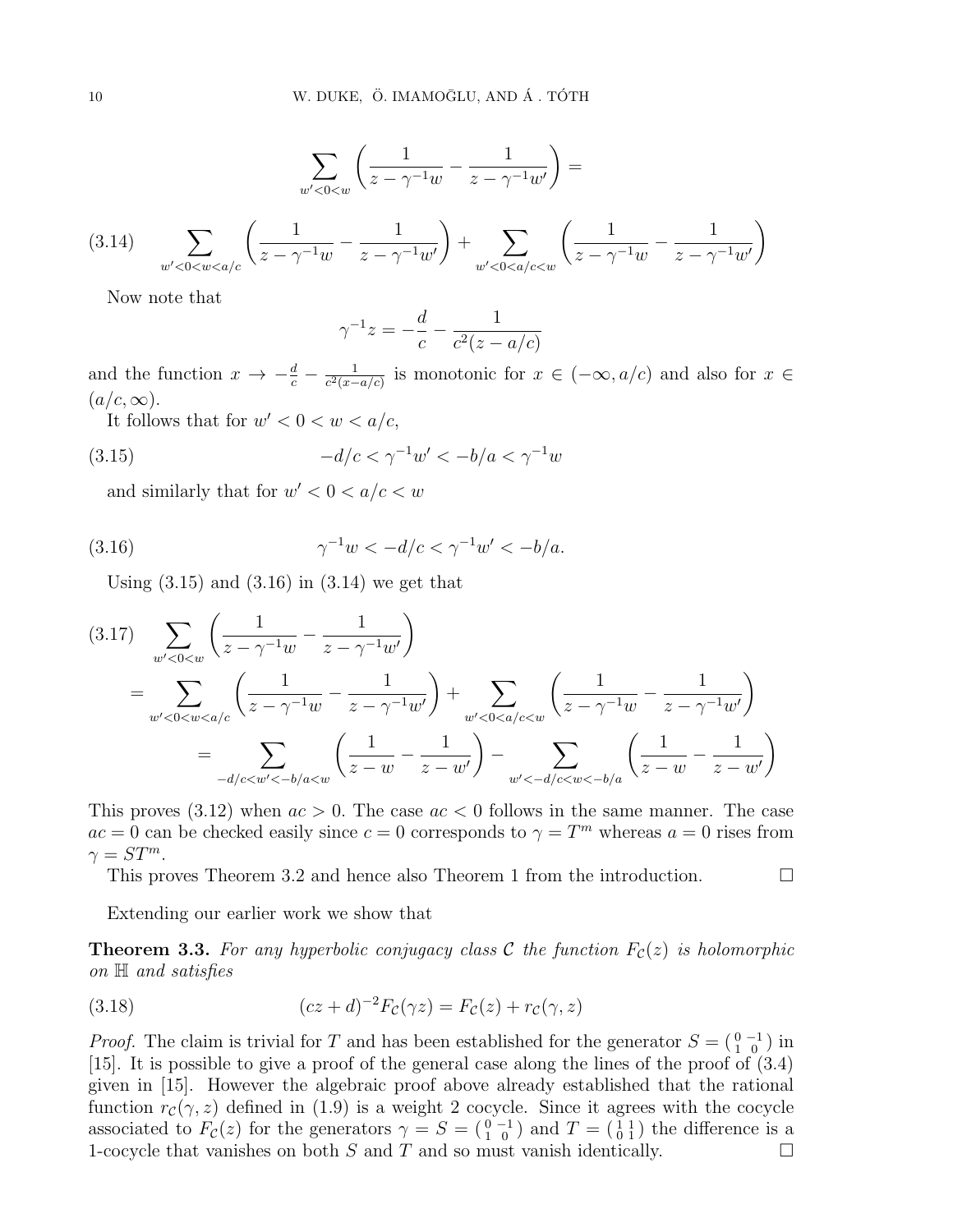# 4. THE DIRICHLET SERIES ASSOCIATED TO  $F_c(z)$

Guided by the example of the Eisenstein series  $E_2(z)$  and its primitive log  $\Delta(z)$ , it is natural to study a primitive of a general modular integral, and the associated weight zero cocycle that appears in its transformation property.

We look at this problem in the case of the function  $F_c(z)$  and determine the unique weight 0 primitive  $R_c(\gamma, z)$  of the cocycles  $r_c(\gamma, z)$  in terms of the special values of the Dirichlet series  $L(F_{\mathcal{C}}, s, a/c)$ .

The next theorem and its corollary, which are based on Theorem 2.1, proves Theorem 4 from the introduction.

**Theorem 4.1.** Let  $F_c(z)$  be the modular integral in (3.2) and  $L_c(s, a/c) := L(F_c, s, a/c)$ be its associated Dirichlet series. Then  $L_c(s, a/c)$  converges for  $\text{Re}(s) > 9/4$ , has a meromorphic continuation to  $s > 0$  and is holomorphic at  $s = 1$ . Moreover if  $R_c(\gamma, z)$  is the unique weight 0 cocycle such that  $R'_{\mathcal{C}}(\gamma, z) = r_{\mathcal{C}}(\gamma, z)$  then

$$
(4.1) \quad R_{\mathcal{C}}(\gamma, z) = \varepsilon_{\mathcal{C}} \sum_{w < \frac{-d}{c} < w'} \log(z - w) - \log(z - w') + \frac{1}{2\pi i} L_{\mathcal{C}}(1, a/c) + a_{\mathcal{C}}(0) \left(\frac{a + d}{c}\right)
$$

*Proof.* The convergence of  $L_c(s, a/c)$  for  $\text{Re}(s) > 9/4$  follows from the bound  $a_c(m) \ll$  $m^{5/4+\epsilon}$  which was proved in Proposition 6 of [14].

To prove (4.1), in Theorem 2.1 we let  $r(\gamma, z) = r_c(\gamma, z) = \varepsilon_c \sum_{w' < -d/c < w} \frac{1}{z-w} - \frac{1}{z-w}$  $\frac{1}{z-w'}$ . As a primitive of  $r_c(\gamma, z)$  we choose

$$
\varepsilon_{\mathcal{C}} \sum_{w' < -d/c < w} \log(z - w) - \log(z - w').
$$

Once again using (2.2) and (2.3) we have

(4.2) 
$$
R_{\mathcal{C}}(\gamma, z) = \frac{-i}{c} \lim_{s \to 1} \left[ \left( \frac{2\pi}{c} \right)^{-s} \Gamma(s) L_{\mathcal{C}}(s, a/c) + \int_{1}^{\infty} r_{\mathcal{C}}(\gamma, -d/c + it/c) t^{1-s} dt \right] + \int_{z_1}^{z} r_{\mathcal{C}}(\gamma, w) dw + a_{\mathcal{C}}(0) \left( \frac{a+d}{c} \right)
$$

where  $z_1 = -d/c + i/c$ .

Contrary to the case of  $E_2$ , the Dirichlet series  $L_c(s, a/c)$  has no pole at  $s = 1$ . This is due to the fact that at  $s = 1$  the first integral in (4.2) has the finite value

$$
\varepsilon_{\mathcal{C}} \sum_{w' < -d/c < w} \log(z_1 - w) - \log(z_1 - w').
$$

To finish the proof of Theorem 4.1 we combine the two integrals in (4.2) to get

$$
(4.3)
$$

$$
R_{\mathcal{C}}(\gamma, z) = \frac{1}{2\pi i} L_{\mathcal{C}}(1, a/c) + \int_{\infty}^{z} r_{\mathcal{C}}(\gamma, z) dw + a_{\mathcal{C}}(0) \left(\frac{a+d}{c}\right)
$$
  
=  $\frac{1}{2\pi i} L_{\mathcal{C}}(1, a/c) + \varepsilon c \sum_{w' < -d/c < w} \log(z - w) - \log(z - w') + a_{\mathcal{C}}(0) \left(\frac{a+d}{c}\right).$ 

Since  $a_{\mathcal{C}}(0) = \log \lambda$  is real, the following corollary easily follows from (4.1)

 $\Box$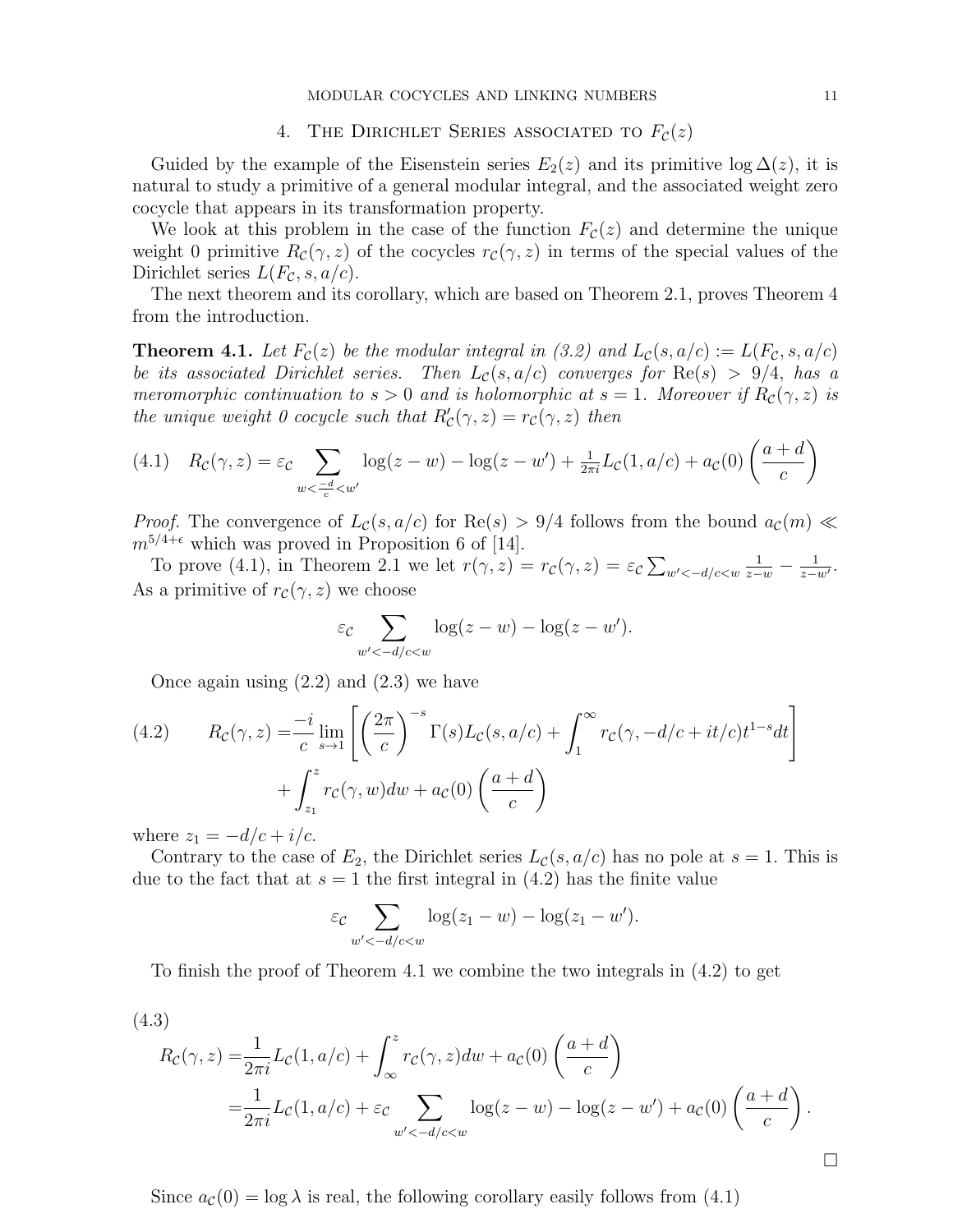**Corollary 4.2.** Let  $\Phi_c(\gamma) = \frac{2}{\pi} \lim_{y \to \infty} \text{Im} R_c(\gamma, iy)$ . Then

$$
\Phi_{\mathcal{C}}(\gamma) = -\frac{1}{\pi^2} \operatorname{Re} L_{\mathcal{C}}(1, a/c).
$$

In the rest of the section we will give two applications of Theorem 4.1 and the cocycle relation

$$
R_{\mathcal{C}}(\sigma \gamma, z) = R_{\mathcal{C}}(\sigma, \gamma z) + R_{\mathcal{C}}(\gamma, z).
$$

The first one is an analog of the Dedekind's reciprocity formula (1.5) for the Dirichlet series  $L_{\mathcal{C}}(1, a/c)$ . More precisely we have

**Theorem 4.3.** For  $z_i \in \mathbb{C} \cup \{\infty\}$ , let  $[z_1, z_2, z_3, z_4] = \frac{(z_1 - z_3)(z_2 - z_4)}{(z_1 - z_2)(z_3 - z_4)}$  denote the cross ratio. We assume that  $(a, c) = 1$  and  $ac \neq 0$ . Then

$$
(4.4) \quad \frac{1}{i\pi} \left[ L_{\mathcal{C}}(1, a/c) - L_{\mathcal{C}}(1, -c/a) \right] = -2 \left( \frac{a^2 + c^2 + 1}{ac} \right) \log \lambda + \varepsilon_c \sum_{w' < 0 < w} \log[\frac{a}{c}, w, w', -\frac{c}{a}]
$$

Here we interpret the imaginary part of the logarithm of a negative real number to be  $\pi$ . *Proof.* Let  $\gamma = \begin{pmatrix} a & b \\ c & d \end{pmatrix}$  and  $S = \begin{pmatrix} 0 & -1 \\ 1 & 0 \end{pmatrix}$ . From (4.3) we have

$$
R_{\mathcal{C}}(\gamma, z) = \frac{1}{2\pi i} L_{\mathcal{C}}(1, a/c) + \int_{i\infty}^{z} r_{\mathcal{C}}(\gamma, w) dw + a_{\mathcal{C}}(0) \left(\frac{a+d}{c}\right)
$$

Since  $R_{\mathcal{C}}(\gamma, z)$  is a cocycle it satisfies

(4.5) 
$$
R_{\mathcal{C}}(S\gamma,z) = R_{\mathcal{C}}(S,\gamma z) + R_{\mathcal{C}}(\gamma,z).
$$

Hence

(4.6) 
$$
R_{\mathcal{C}}(S\gamma, z) = \frac{1}{2\pi i} L_{\mathcal{C}}(1, -c/a) + \int_{i\infty}^{z} r_{\mathcal{C}}(S\gamma, w) dw + a_{\mathcal{C}}(0) \left(\frac{b-c}{a}\right)
$$

$$
= \frac{1}{2\pi i} L_{\mathcal{C}}(1, 0) + \int_{i\infty}^{\gamma z} r_{\mathcal{C}}(S, w) dw + a_{\mathcal{C}}(0) \left(\frac{a+d}{c}\right)
$$

$$
+ \frac{1}{2\pi i} L_{\mathcal{C}}(1, a/c) + \int_{i\infty}^{z} r_{\mathcal{C}}(\gamma, w) dw + a_{\mathcal{C}}(0) \left(\frac{a+d}{c}\right)
$$

We let  $z \rightarrow i\infty$  to get

(4.7) 
$$
\frac{1}{2\pi i} [L_{\mathcal{C}}(1, -c/a) - L_{\mathcal{C}}(1, a/c)] = a_{\mathcal{C}}(0) \left( \frac{a^2 + c^2 + 1}{ac} \right) + \frac{1}{2\pi i} L_{\mathcal{C}}(1, 0) + \int_{i\infty}^{a/c} r_{\mathcal{C}}(S, w) dw
$$

Hence

(4.9) 
$$
\frac{1}{2\pi i} [L_{\mathcal{C}}(1, -c/a) - L_{\mathcal{C}}(1, a/c)]
$$
  
=  $a_{\mathcal{C}}(0) \left( \frac{a^2 + c^2 + 1}{ac} \right) + \frac{1}{2\pi i} L_{\mathcal{C}}(1, 0)$   
+  $\varepsilon_c \sum_{w' < 0 < w} \log(\frac{a}{c} - w) - \log(\frac{a}{c} - w')$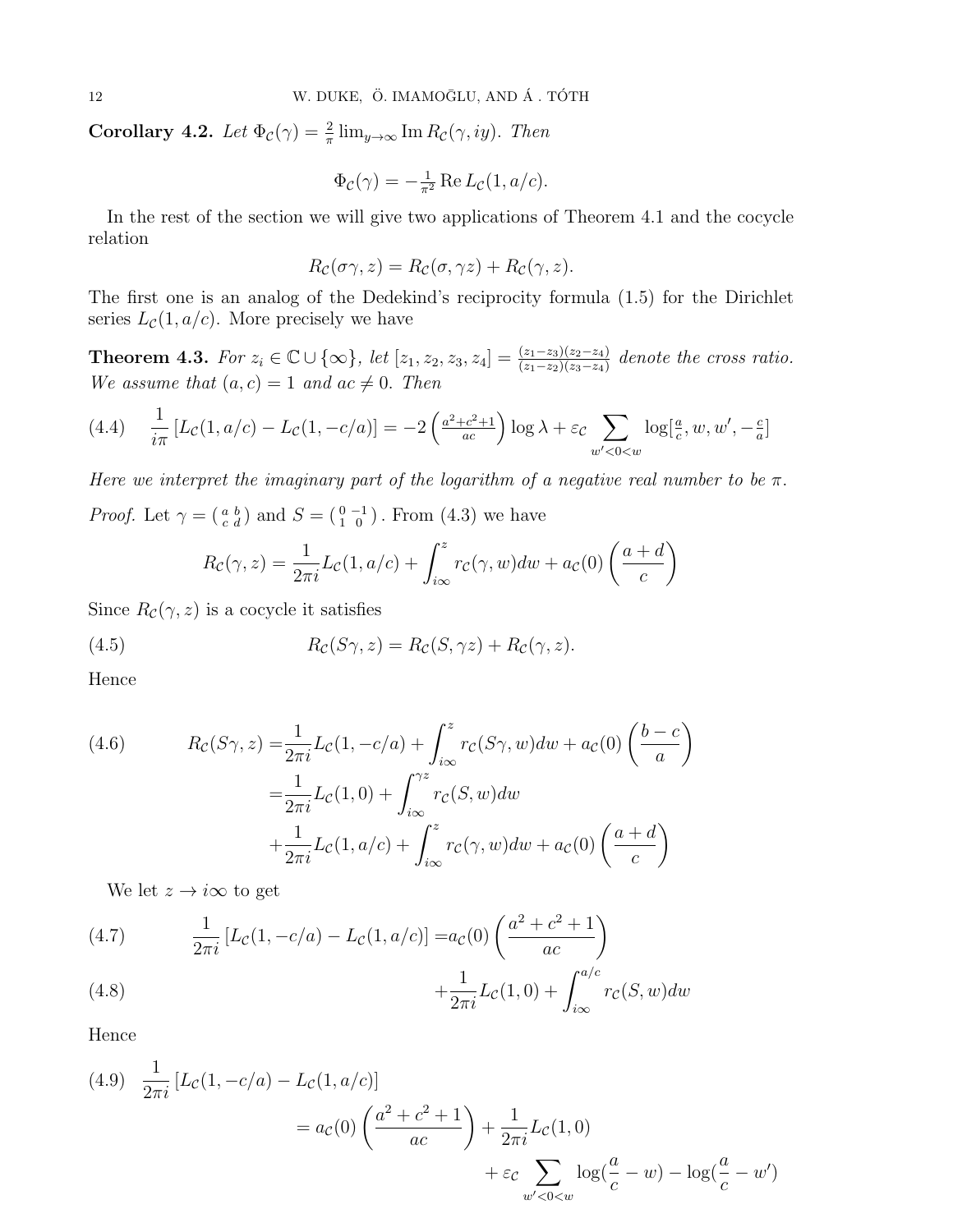Now replacing the roles of  $-c$  with a and a with c gives

(4.10) 
$$
\frac{1}{2\pi i} \left[ L_{\mathcal{C}}(1, a/c) - L_{\mathcal{C}}(1, -a/c) \right]
$$
  
= 
$$
-a_{\mathcal{C}}(0) \left( \frac{a^2 + c^2 + 1}{ac} \right) + \frac{1}{2\pi i} L_{\mathcal{C}}(1, 0)
$$
  
+ 
$$
\varepsilon_c \sum_{w' < 0 < w} \log(\frac{-c}{a} - w) - \log(\frac{-c}{a} - w')
$$

Finally noting that  $a_c(0) = \log \lambda$  and taking the difference of the last two equations prove  $(4.4)$ .

As a second application we have the following geometric interpretation of the special value of the Dirichlet series  $L_c(s, a/c)$ .

**Theorem 4.4.** Let  $L_c(s, a/c)$  be the Dirichlet series associated to  $F_c(z)$ . Then

(4.11) 
$$
\frac{1}{2\pi i} [L_c(1, a/c) + L_c(1, -d/c)]
$$
  
=  $-\varepsilon_c \sum_{w' < \frac{-d}{c} < w} \log(\frac{-d}{c} - w) - \log(\frac{-d}{c} - w')$ 

(4.13) 
$$
= -\varepsilon_{\mathcal{C}} \left( 2 \log \left| \prod_{w' < \frac{-d}{c} < w} \tan \left( \frac{\theta_w}{2} \right) \right| + i \pi \sum_{w' < \frac{-d}{c} < w} 1 \right)
$$

where the sum and the product runs over elements  $(w', w) \in \mathcal{W}_{\mathcal{C}}$  that are separated by  $\frac{-d}{c}$ .  $\theta_w$  is the angle of intersection of the vertical line  $(-d/c, -d/c + i\infty)$  with the semicircle with end points w' and w. Here  $\theta_w$  is the angle containing the line segment connecting this intersection to  $w'$ .

*Proof.* Let  $\gamma = \begin{pmatrix} a & b \\ c & d \end{pmatrix}$ . Using the cocycle relation  $0 = R_c(\gamma, \gamma^{-1}z) + R_c(\gamma^{-1}, z)$ , the formula (4.1) and taking the limit as  $z \to i\infty$  leads to the first equality (4.12). Since  $-d/c, w, w'$ all lie on the real axis, the argument of each logarithm term in the sum in (4.12) is  $\pi$ . Here we interpret the imaginary part of the logarithm of a negative real number to be  $\pi$ . This proves that the imaginary part of (4.12) is indeed given by  $\pi \sum_{w' < \frac{-d}{c} < w} 1$ .

The fact that the real part (4.12) is given as in (4.13) follows easily using elementary geometry. (See also [6] p.116.)

 $\Box$ 

#### 5. Intersection numbers

In this section we restrict ourselves to the imaginary part of  $R_c(\gamma, z)$ . Recall from (4.2) that

$$
\Phi_{\mathcal{C}}(\gamma) = \frac{2}{\pi} \lim_{y \to \infty} \text{Im} \, R_{\mathcal{C}}(\gamma, iy) = -\frac{1}{\pi^2} \text{Re} \, L_{\mathcal{C}}(1, a/c).
$$

Our first goal is to prove that  $\Phi_c(\gamma)$  is an intersection number, hence an integer. We start by noting that Theorem 4.4 gives

$$
\Phi_{\mathcal{C}}(\gamma)+\Phi_{\mathcal{C}}(\gamma^{-1})=2\sum_{w'<\frac{-d}{c}
$$

and hence as a simple corollary we have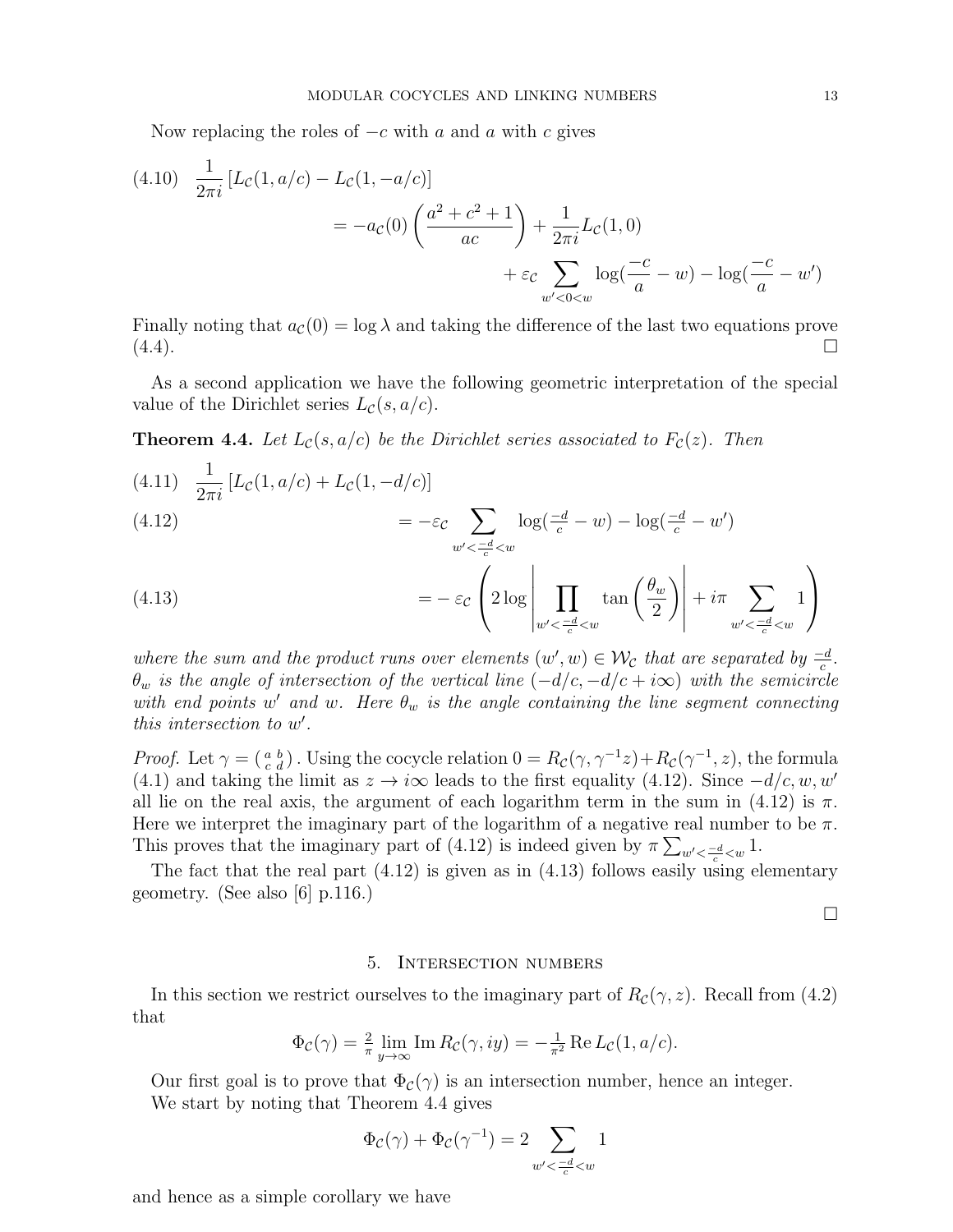**Proposition 5.1.** Let C be the conjugacy class of a hyperbolic element  $\sigma$ ,  $\gamma = \begin{pmatrix} a & b \\ c & d \end{pmatrix}$ another hyperbolic element in  $\Gamma$  and  $I_c(\gamma^{-1}(i\infty), i\infty) = I_c(-d/c, i\infty)$  be as defined in (3.6). Then

$$
\Phi_{\mathcal{C}}(\gamma) + \Phi_{\mathcal{C}}(\gamma^{-1}) = -2|I_{\mathcal{C}}(-d/c, i\infty)|
$$

The next result shows that  $\Phi_c(\gamma)$  is already an integer.

**Theorem 5.2.** Let  $\gamma \in \Gamma$  be a hyperbolic element. Then  $\Phi_c(\gamma) = -|I_c(-d/c, i\infty)|$  and hence  $\Phi_c(\gamma) \in \mathbb{Z}$ .

*Proof.* For  $\gamma_1 = \begin{pmatrix} a_1 & b_1 \\ c_1 & d_1 \end{pmatrix}$  $\left(\begin{smallmatrix} a_1&b_1\ c_1&d_1 \end{smallmatrix}\right),\, \gamma_2=\left(\begin{smallmatrix} a_2&b_2\ c_2&d_2 \end{smallmatrix}\right)$  $\begin{bmatrix} a_2 & b_2 \ c_2 & d_2 \end{bmatrix}$ , two not necessarily hyperbolic elements of  $\Gamma$ , let  $\delta_{\mathcal{C}}(\gamma_1, \gamma_2) = \Phi_{\mathcal{C}}(\gamma_1 \gamma_2) - \Phi_{\mathcal{C}}(\gamma_1) - \Phi_{\mathcal{C}}(\gamma_2).$ 

Note that  $I_{\mathcal{C}}(-d_1/c_1, i\infty) = I_{\mathcal{C}}(\gamma_1^{-1}i\infty, i\infty)$ . We will show that

(5.1) 
$$
\delta_{\mathcal{C}}(\gamma_1, \gamma_2) = |I_{\mathcal{C}}(\gamma_1^{-1} i\infty, i\infty)| + |I_{\mathcal{C}}(\gamma_2^{-1} i\infty, i\infty)| - |I_{\mathcal{C}}((\gamma_1 \gamma_2)^{-1} i\infty, i\infty)|.
$$

This will prove the theorem since this then  $\gamma \mapsto \Phi_c(\gamma) + |I_c(\gamma^{-1} i\infty, i\infty)|$  is a homomorphism of  $\Gamma$  into  $\mathbb C$  and so is identically 0.

First note that if either  $\gamma_1$  or  $\gamma_2$  is  $T^n$  for some  $n \in \mathbb{Z}$  then  $\delta_c(\gamma_1, \gamma_2) = 0$  and the identity holds trivially. So we assume that  $\gamma_1, \gamma_2$  are not parabolic.

To prove (5.1) note that from definition (1.11) of  $\Phi_C(\gamma)$  and the cocycle property we have

$$
\delta_{\mathcal{C}}(\gamma_1, \gamma_2) = \frac{2\varepsilon_{\mathcal{C}}}{\pi} \lim_{y \to \infty} \text{Im}(R_{\mathcal{C}}(\gamma_1, \gamma_2 iy) - R_{\mathcal{C}}(\gamma_1, iy))
$$

which by  $(4.3)$  equals

$$
\frac{2\varepsilon_{\mathcal{C}}}{\pi} \lim_{y \to \infty} \left[ \sum \arg \left( \frac{\gamma_2 iy - w}{\gamma_2 iy - w'} \right) - \sum \arg \left( \frac{iy - w}{iy - w'} \right) \right]
$$

the sums are over  $(w', w) \in \mathcal{W}_{\mathcal{C}}$ ,  $w' < -d_1/c_1 < w$ . The second sum in the limit clearly goes to zero. Since  $\gamma_2 iy \to a_2/c_2$  when  $y \to \infty$ 

(5.2) 
$$
\delta_{\mathcal{C}}(\gamma_1, \gamma_2) = 2\varepsilon_{\mathcal{C}} n(\gamma_1^{-1}, \gamma_2)
$$

where  $n(\gamma_1^{-1}, \gamma_2)$  is the number of  $(w', w) \in \mathcal{W}_{\mathcal{C}}$ , for which  $w' < -d_1/c_1, a_2/c_2 < w$ . By the definition (3.6) we have

$$
\varepsilon_{\mathcal{C}} n(\gamma_1^{-1}, \gamma_2) = |I_{\mathcal{C}}(\gamma_1^{-1} i\infty, i\infty) \cap I_{\mathcal{C}}(\gamma_2 i\infty, i\infty)|
$$

Any geodesic that does not go through the vertices of an ideal hyperbolic triangle intersects exactly two sides of the triangle if it intersects the triangle at all. Applying this fact to the ideal hyperbolic triangle with vertices  $i\infty$ ,  $a_2/c_2 = \gamma_2 i\infty$  and  $-d_1/c_1 = \gamma_1^{-1} i\infty$ shows that the sets

$$
I_{\mathcal{C}}(\gamma_1^{-1}i\infty, i\infty) \cap I_{\mathcal{C}}(\gamma_2 i\infty, i\infty),
$$
  
\n
$$
I_{\mathcal{C}}(\gamma_1^{-1}i\infty, i\infty) \cap I_{\mathcal{C}}(\gamma_2 i\infty, \gamma_1^{-1}i\infty) \text{ and }
$$
  
\n
$$
I_{\mathcal{C}}(\gamma_2 i\infty, \gamma_1^{-1}i\infty) \cap I_{\mathcal{C}}(\gamma_2 i\infty, i\infty)
$$

are mutually disjoint. A standard inclusion exclusion argument then gives

$$
\delta_{\mathcal{C}}(\gamma_1, \gamma_2) = |I_{\mathcal{C}}(\gamma_1^{-1} i\infty, i\infty)| + |I_{\mathcal{C}}(\gamma_2 i\infty, i\infty)| - |I_{\mathcal{C}}(\gamma_1^{-1} i\infty, \gamma_2 i\infty)|
$$

Finally we use that  $|I_{\mathcal{C}}(z_1, z_1)| = |I_{\mathcal{C}}(z_1, z_2)| = |I_{\mathcal{C}}(\gamma z_1, \gamma z_2)|$  for all  $\gamma \in \Gamma$  to establish that

(5.3) 
$$
\delta_{\mathcal{C}}(\gamma_1, \gamma_2) = |I_{\mathcal{C}}(\gamma_1^{-1} i\infty, i\infty)| + |I_{\mathcal{C}}(\gamma_2^{-1} i\infty, i\infty)| - |I_{\mathcal{C}}(\gamma_2^{-1} \gamma_1^{-1} i\infty, i\infty)|.
$$

 $\Box$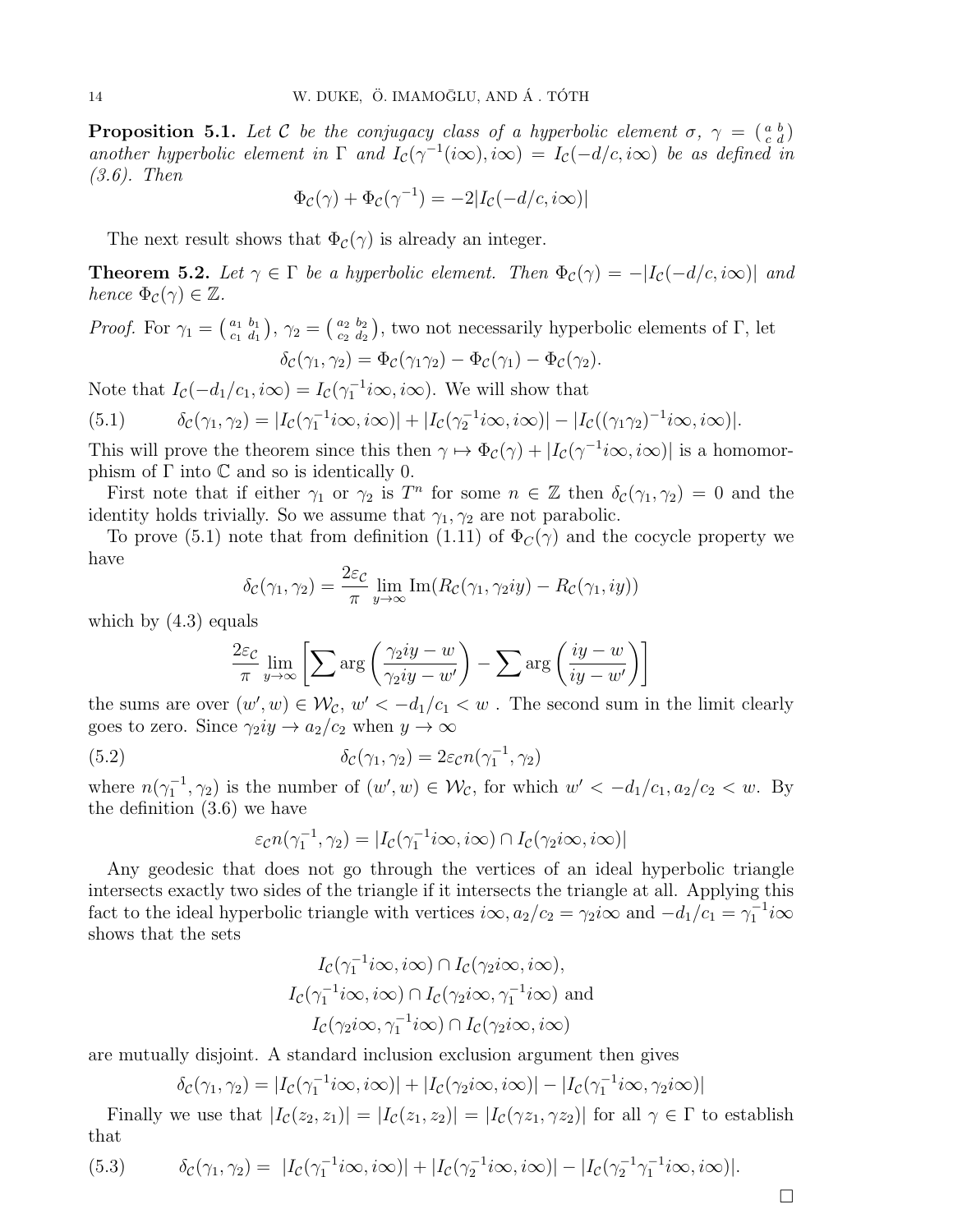Note that formula (5.2) for the co-boundary  $\delta_c$  of  $\Phi_c$  allows one to calculate  $\Phi_c(\gamma)$ successively by writing  $\gamma$  in terms of some set of generators of the group Γ. We give an alternative approach for establishing that  $\Phi_{\mathcal{C}}$  takes integer values. This method does not identify  $\Phi_{\mathcal{C}}$  geometrically but also gives a fast algorithm to compute it.

Note that since  $L_{\mathcal{C}}(1, a/c)$  depends only on  $a/c$  mod 1, so does  $\Phi_{\mathcal{C}}(\gamma)$  and hence for  $c \neq 0$  we can write  $\Phi_c(a/c) = \Phi_c(\gamma)$ . The following is a simple corollary of Theorem 4.4 and Corollary 4.2.

**Lemma 5.3.** Let  $S = \begin{pmatrix} 0 & -1 \\ 1 & 0 \end{pmatrix}$ . Then

$$
\Phi_{\mathcal{C}}(0) = \Phi_{\mathcal{C}}(S) = -\varepsilon_{\mathcal{C}} \sum_{w' < 0 < w} 1
$$

The following theorem is an analogue of Dedekind's reciprocity formula. It allows for, via Euclid's algorithm, a quick computation of  $\Phi_c(\gamma)$ .

**Theorem 5.4.** Let C be a hyperbolic conjugacy class and  $\gamma = \begin{pmatrix} a & b \\ c & d \end{pmatrix}$ . For ac  $\neq 0$  we have

(5.4) 
$$
\Phi_{\mathcal{C}}(a/c) = \Phi_{\mathcal{C}}(-c/a) + \frac{\epsilon_{\mathcal{C}}}{2} \sum_{w' < 0 < w} (1 - \text{sign}[\frac{a}{c}, w, w', -\frac{c}{a}])
$$

*Proof.* The formula follows from Theorem 4.3 and Corollary 4.2. Note that our definition of the argument gives Im  $\log x = 0$  for a positive real number x, and Im  $\log x = \pi$  for a negative real number  $x$ .

Remark 5.5. Note that

$$
\frac{1}{2}\sum_{w'<0
$$

counts those  $w' < 0 < w$  for which exactly one of  $\{\frac{a}{c}\}$  $\frac{a}{c}, -\frac{c}{a}$  $\frac{c}{a}$  is in the open interval  $(-w', w)$ . Therefore once all the conjugates of  $\sigma \in \mathcal{C}$  whose fixed points are separated by 0 are listed (an easy task, see Remark 3.1) the right hand side in the above theorem is an easily computable elementary function of  $\frac{a}{c}$ . This in turn allows a fast calculation of  $\Phi_c(a/c)$ in view of  $\Phi_c(\frac{a}{c})$  $\frac{a}{c}$ ) =  $\Phi_c(\frac{a+nc}{c})$  $(\frac{c}{c})$  for any  $n \in \mathbb{Z}$ . Since  $\Phi_c(0)$  is an integer, it also establishes that  $\Phi_c(\frac{a}{c})$  $\frac{a}{c}$ ) is an integer.

We finish this section by collecting some results about the hyperbolic geometry that will be needed to prove Theorem 3 from the introduction, In particular it will be important for us to compare  $|I_{\mathcal{C}_{\sigma}}(\gamma^{-1}z_0,z_0)|$  and  $|I_{\mathcal{C}_{\sigma}}(\gamma^{-1}i\infty,i\infty)|$ . We start with a simple lemma about hyperbolic quadrangles. Recall that for  $z_1, z_2 \in \overline{\mathbb{H}}$  the geodesic segment connecting  $z_1$  and  $z_2$  is denoted by  $\ell_{z_1,z_2}$ .

**Lemma 5.6.** Let  $z_1, z_2 \in \mathbb{H}$  and  $x_1, x_2 \in \partial \mathbb{H}$ . If  $\ell$  is a geodesic that intersects neither the geodesic half line  $\ell_{z_1,x_1}$  nor the geodesic half line  $\ell_{z_2,x_2}$  then  $\ell$  intersects either both  $\ell_{x_1,x_2}$ and  $\ell_{z_1,z_2}$  or it intersects neither of them.

*Proof.* By applying a hyperbolic isometry if necessary we may assume that  $\ell = \ell_{0,i\infty}$ . The geodesic arc from  $z_1$  to  $x_1$  does not intersect  $\ell = (0, i\infty)$ , so  $x_1$  and  $\text{Re}(z_1)$  have the same sign. Similarly the geodesic arc from  $z_2$  to  $x_2$  does not intersect  $(0, i\infty)$ , so  $x_2$  and  $\text{Re}(z_2)$ have the same sign. Finally the arc from  $z_1$  to  $z_2$  intersects  $(0, i\infty)$  if and only if their real parts have opposite signs. This proves that  $\ell$  either intersects both the arc from  $z_1$ to  $z_2$  and the geodesic from  $x_1$  to  $x_2$  or that intersects neither of them.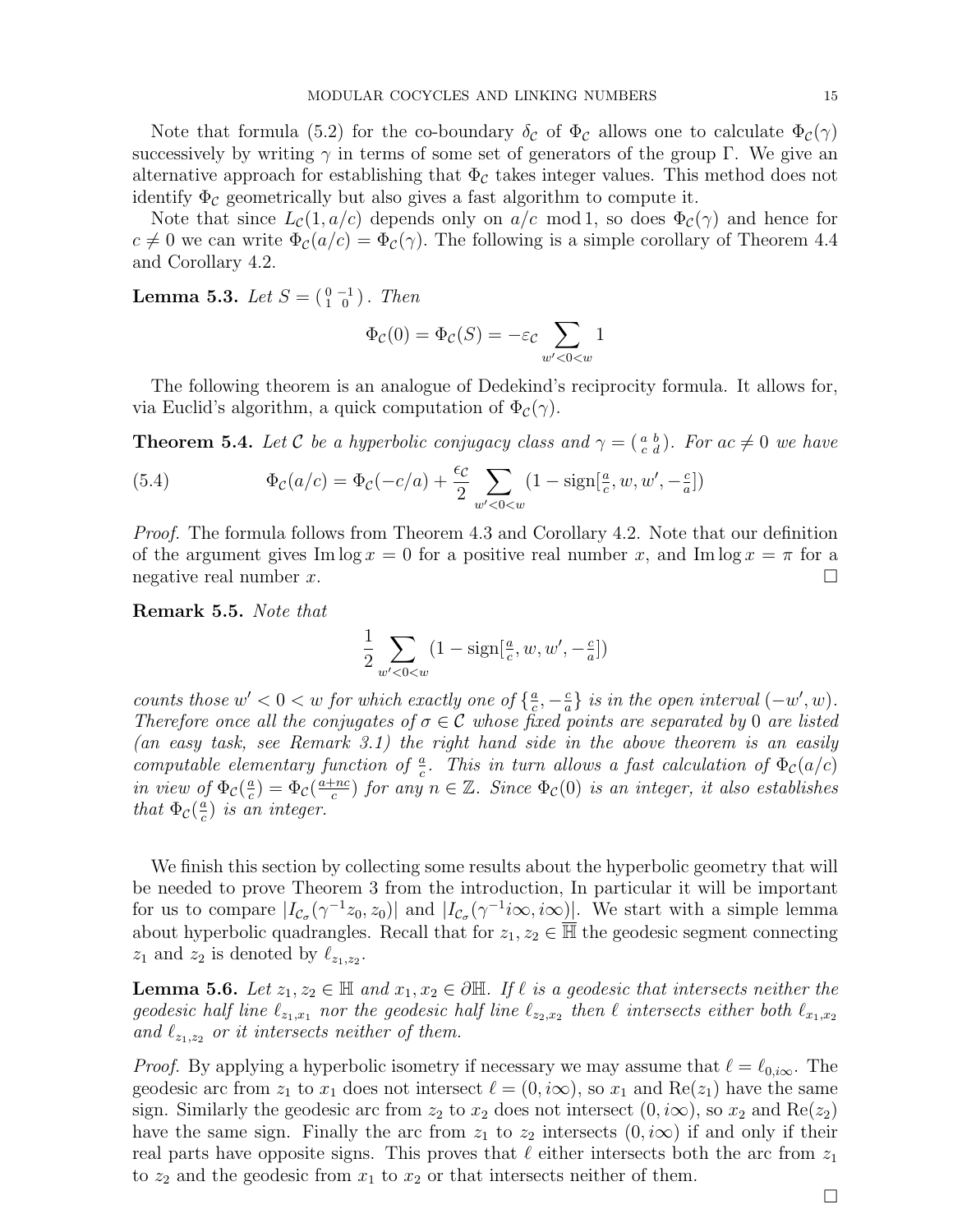**Proposition 5.7.** Let  $\sigma, \gamma$  be hyperbolic elements, and fix a point  $z_0 \in S_{\gamma}$ . Then

(5.5) 
$$
\left| |I_{\mathcal{C}_{\sigma}}(\gamma^{-1}z_0,z_0)| - |I_{\mathcal{C}_{\sigma}}(\gamma^{-1}i\infty,i\infty)| \right| \leq 2|I_{\mathcal{C}_{\sigma}}(z_0,i\infty)|.
$$

Note that we do not assume  $\gamma$  to be primitive.

*Proof.* Let  $\gamma = \begin{pmatrix} a & b \\ c & d \end{pmatrix}$ . Consider the geodesic circular arc  $L_1$  connecting  $\gamma^{-1}z_0$  to  $\gamma^{-1}i\infty =$  $-d/c$  and the half-line  $L_2$  connecting  $z_0$  to i $\infty$ . Assume that  $\alpha S_{\sigma}$  intersects neither  $L_1$ nor  $L_2$ . Then it follows from Lemma 5.6 that either  $\alpha S_{\sigma}$  intersects both the arc from  $z_0$ to  $\gamma^{-1}z_0$  and the line from  $-d/c$  to  $i\infty$  or  $\alpha S_{\sigma}$  intersects neither of them.

Hence we have shown that the symmetric difference of the sets  $I_c(-d/c, i\infty)$  and  $I_{\mathcal{C}}(z_0, \gamma^{-1}z_0)$  is a subset of  $I_{\mathcal{C}}(z_0, i\infty) \cup I_{\mathcal{C}}(-d/c, \gamma^{-1}z_0);$ 

$$
I_{\mathcal{C}}(-d/c, i\infty)\triangle I_{\mathcal{C}}(z_0, \gamma^{-1}z_0) \subset I_{\mathcal{C}}(z_0, i\infty) \cup I_{\mathcal{C}}(-d/c, \gamma^{-1}z_0, )
$$

Since

$$
| |I_{\mathcal{C}}(z_0, \gamma^{-1} z_0)| - |I_{\mathcal{C}}(-d/c, i\infty)| | \leq |I_{\mathcal{C}}(-d/c, i\infty) \triangle I_{\mathcal{C}}(z_0, \gamma^{-1} z_0)|
$$

and  $I_c(z_0,i\infty)$  and  $I_c(-d/c,\gamma^{-1}z_0)$  have the same cardinality  $|I_{c_\sigma}(z_0,i\infty)|$  this proves the proposition.

 $\Box$ 

### 6. LINKING NUMBERS IN  $\Gamma \backslash SL_2(\mathbb{R})$

In this section we prove Theorem 3. This is based on results of the previous section and a theorem of Birkhoff [7].

If  $\gamma$  is a primitive hyperbolic element such that  $\text{tr} \gamma > 2$  there is an associated closed periodic orbit of the geodesic flow whose linking number with the trefoil is given by the Rademacher symbol (see [4], [5],[20]).

$$
\Psi(\gamma) = \Phi(\gamma) - 3 \operatorname{sign} c(a+d) = \lim_{n \to \infty} \frac{\Phi(\gamma^n)}{n}.
$$

For the convenience of the reader we sketch Ghys' argument for the identification of the Rademacher symbol with the linking number with the trefoil in the Appendix.

Our goal in this section is to provide the background for a similar interpretation for the homogenization of  $\Phi_c(\gamma)$  of Theorem 3,

$$
\Psi_{\mathcal{C}}(\gamma) := \lim_{n \to \infty} \frac{\Phi_{\mathcal{C}}(\gamma^n)}{n}
$$

as a linking number.

As alluded above this is based on Theorem 6.3, originally due to Birkhoff, (cf. [7]) which relates this linking number to the geometry of the net  $\mathcal{N}_{\sigma}$  of a primitive hyperbolic element  $\sigma \in \mathcal{C}$ . Birkhoff's theorem [7, Section 27] which proves the existence of a certain surface bounding symmetric curves which is a surface of section of the geodesic flow, is more general than what is needed for us. This theorem was popularized by Fried [17] who named them Birkhoff sections. The theorem holds in even more generality as shown in  $\begin{bmatrix} 1, 2, 22, 24 \end{bmatrix}$ . As is clear from this rich history there are a number of proofs of this theorem especially for compact hyperbolic surfaces (see e.g. [8] and the references therein, also [12] and esp. section 3 of [13]). For the convenience of the reader we also give one which is self contained and very elementary; it is based on a simple computation of the sign of the triple product of three vectors in the Lie-algebra  $\mathfrak{sl}_2(\mathbb{R})$ , (Proposition 6.2). The relation to the invariant  $\Psi_c(\gamma)$  follows from a careful book-keeping of potential multiplicities (Lemmas 6.5, 6.6, and 6.7).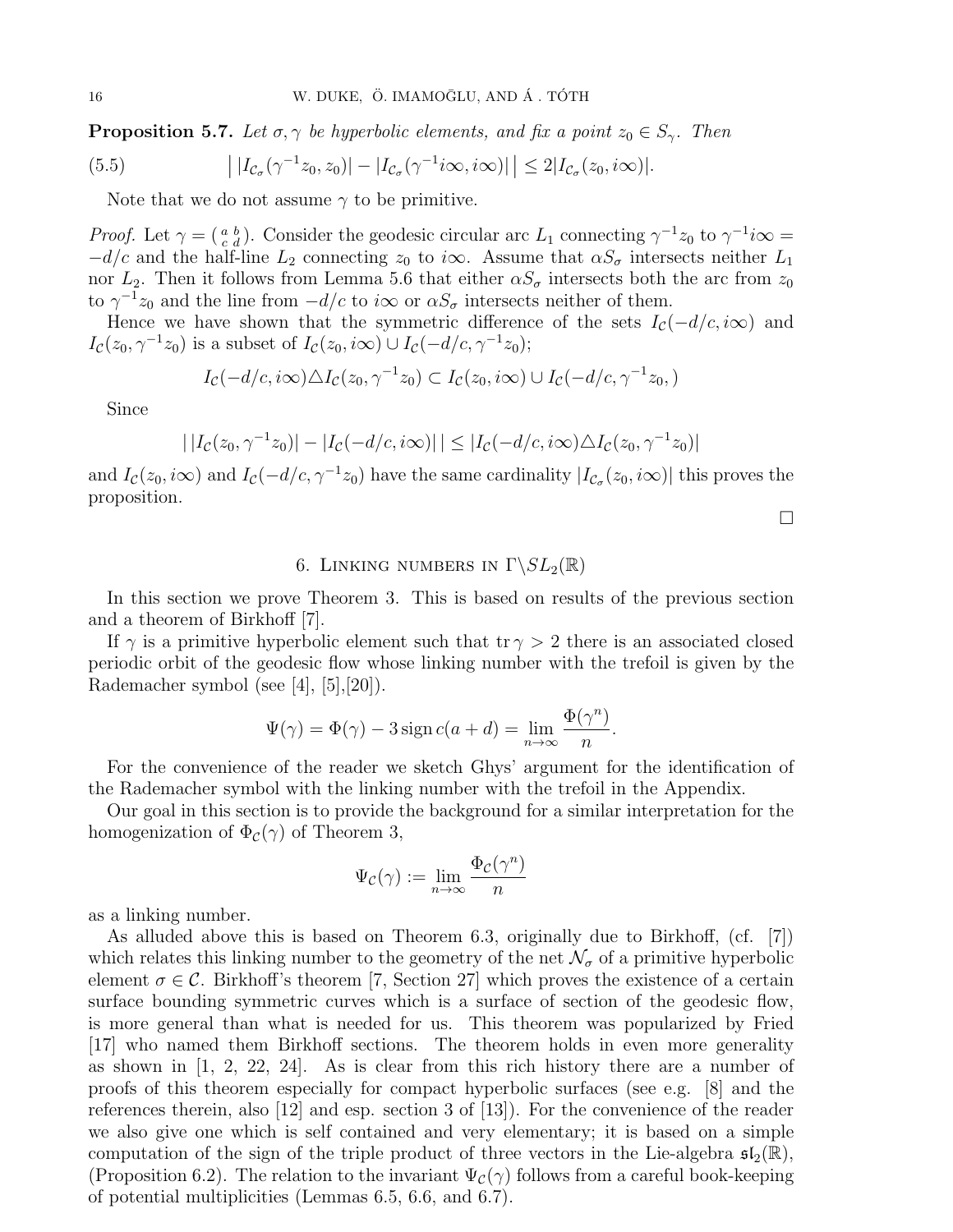To make this explicit note that if  $\gamma \in \Gamma$  has  $\text{tr } \gamma > 2$  and fixed points  $w' < w$  then both  $\gamma$  and  $\gamma^{-1}$  are diagonalized by  $M = \frac{1}{\sqrt{m}}$  $\frac{1}{w-w'}$  ( $\frac{w}{1}$   $\frac{w'}{1}$ ). By replacing  $\gamma$  with  $\gamma^{-1}$  if necessary we may assume that

$$
\gamma M = M \begin{pmatrix} \varepsilon & 0\\ 0 & 1/\varepsilon \end{pmatrix}
$$

where  $\varepsilon > 1$ . When  $a + d > 2$  this is equivalent to sign  $c > 0$ . Both

$$
\tilde{\gamma}_{+}(t) = M\phi(t)
$$
 and  $\tilde{\gamma}_{-}(t) = MS\phi(t)$ 

are periodic orbits of the geodesic flow  $g \mapsto g\phi(t)$  on  $\Gamma \backslash SL_2(\mathbb{R})$ . Here  $\phi(t) = \begin{pmatrix} e^t & 0 \\ 0 & e^{-t} \end{pmatrix}$  $\overset{e^t}{0}\, \, \overset{0}{e^{-t}}$ ).

We now move on to interpret linking numbers combinatorially as intersection numbers. Let  $[\tilde{\gamma}_+]$  and  $[\tilde{\gamma}_-]$  be the homology class of the curves  $t \mapsto M\phi(t), t \in [0, \log \varepsilon]$  and  $t \mapsto MS\phi(t), t \in [0, \log \varepsilon],$  respectively. Note that  $\tilde{\gamma}_+(t)i, t \in [0 \log \varepsilon]$  maps into a geodesic arc in  $\mathbb H$  connecting Mi to  $\gamma M i$  on the semicircle with endpoints w and w'. On the quotient space Γ\H this is a closed geodesic, and  $\tilde{\gamma}_-(t)i$  simply travels this closed geodesic backwards. The natural Seifert surface bounding  $[\tilde{\gamma}_+]$  and  $[\tilde{\gamma}_-]$  is just formed by the collection of unit tangent vectors rotating counterclockwise continuously through 180 degrees from the one orientation of the circle to the other. This is the geometric content of the following

**Lemma 6.1.**  $[\tilde{\gamma}_+] + [\tilde{\gamma}_-]$  is null-homologous in  $\Gamma \backslash SL_2(\mathbb{R})$ . *Proof.* In fact we even have that  $M\phi(t)$  and  $MS\phi(-t)$  are homotopic via

$$
h: [0, \log \varepsilon] \times [0, \pi/2] \to G
$$
  

$$
(t, \theta) \mapsto M\phi(t)k(\theta)
$$

where as usual

$$
k(\theta) = \begin{pmatrix} \cos \theta & -\sin \theta \\ \sin \theta & \cos \theta \end{pmatrix}.
$$

Note the image of h is an immersed sub-manifold  $X_{\gamma}$  in the quotient space  $\Gamma \backslash SL_2(\mathbb{R})$ . This follows readily from the fact that  $\phi(t_1)k(\theta_1) = \phi(t_2)k(\theta_2)$ , for  $\theta_i \in [0, \pi/2]$  implies  $t_1 = t_2, \theta_1 = \theta_2$  and so the image of h when viewed in  $SL_2(\mathbb{R})$  is an embedded submanifold.

Now assume that  $\mathcal{C}_{\sigma}$  and  $\mathcal{C}_{\gamma}$  are two (different) primitive conjugacy classes. The above construction of the null-homologous chains associated to  $\sigma, \gamma$  have a well-defined linking number [19], [30] which we denote by  $Lk(\mathcal{C}_{\sigma}, \mathcal{C}_{\gamma})$ . (This is well defined as the chains themselves depend only on the conjugacy class.) A geometric interpretation of this linking number between the trivial homology class  $[\tilde{\gamma}_+] + [\tilde{\gamma}_-]$  and  $[\tilde{\sigma}_+] + [\tilde{\sigma}_-]$  is given as the number of signed intersections of  $X_{\gamma}$  (the surface defined above by the homotopy map h) and  $\tilde{\sigma}_+(s)$  and  $\tilde{\sigma}_-(s)$ ,  $s \in [0, \log \lambda]$ , the closed orbits associated to  $\sigma$ . The geodesic flow has the interesting property that all intersections of  $X_{\gamma}$  and  $\tilde{\sigma}_{+}$  have the same sign.

We fix the sign by fixing an orientation as follows. We think of  $SL_2(\mathbb{R})$  as a subspace of the space of real  $2 \times 2$  matrices. The tangent space at the identity is the set of  $2 \times 2$ real matrices with trace 0 where we fix the basis (see [23] pg 27)

$$
\mathbf{x} = \begin{pmatrix} 0 & 1 \\ 0 & 0 \end{pmatrix}, \mathbf{y} = \begin{pmatrix} 0 & 0 \\ 1 & 0 \end{pmatrix}, \text{ and } \mathbf{h} = \begin{pmatrix} 1 & 0 \\ 0 & -1 \end{pmatrix}
$$

and we say the orientation of three tangent vectors tangent to  $SL_2(\mathbb{R})$  at g is positive, i.e. three matrices  $v_1, v_2, v_3$  are positively oriented if  $g^{-1}v_1, g^{-1}v_2, g^{-1}v_3$ , are positively oriented at the identity. We then have the following proposition.

 $\Box$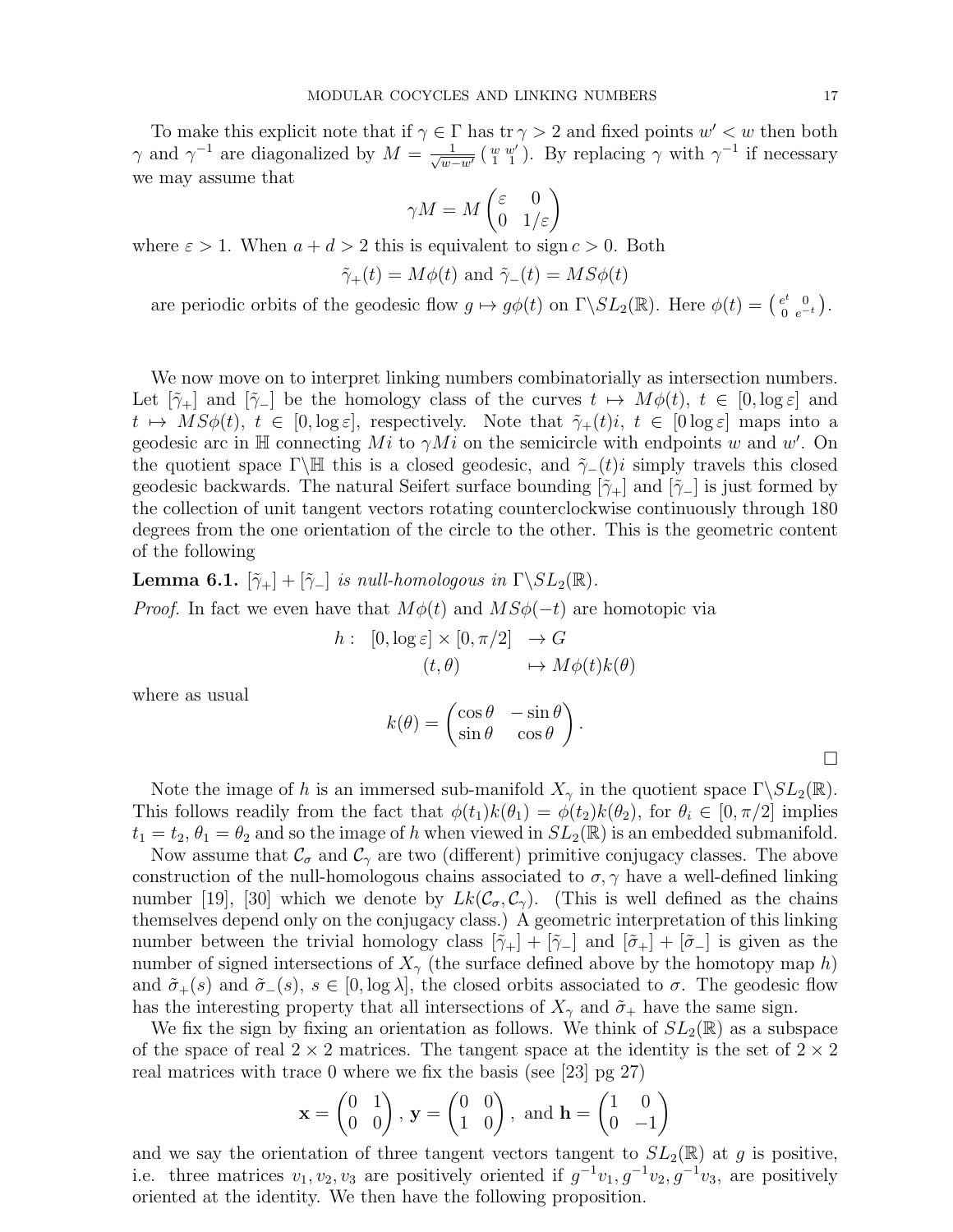Proposition 6.2. Let  $N = \frac{1}{\sqrt{2\pi}}$  $w_{\sigma}-w_{\sigma}'$  $\begin{pmatrix} w_{\sigma} & w'_{\sigma} \\ 1 & 1 \end{pmatrix}$ , where  $w_{\sigma}, w'_{\sigma}$  are the two fixed points of  $\sigma$ . Assume that the trajectory  $N\phi(s)$  is disjoint from  $[\tilde{\gamma}_+] + [\tilde{\gamma}_-]$  and intersects  $X_{\tilde{\gamma}}$  at a point g. Then the sign of the intersection is negative.

Proof. Let

$$
g = M\phi(t)k(\theta) = N\phi(s).
$$

To compute the sign of the intersection we have to compute the determinant of the coefficient matrix of the tangent vectors

$$
g^{-1}M\phi'(t)k(\theta)
$$
,  $g^{-1}M\phi(t)\kappa'(\theta)$  and  $g^{-1}N\phi'(s)$ .

Since  $\phi'(t) = \phi(t)$ **h** and  $\kappa'(\theta) = \kappa(\theta)(\mathbf{y} - \mathbf{x})$  we have  $g^{-1}M\phi'(t)k(\theta) = k(-\theta)\mathbf{h}k(\theta),$ 

$$
g^{-1}M\phi(t)k'(\theta) = (\mathbf{y} - \mathbf{x}),
$$

and

$$
g^{-1}N\phi'(s) = \mathbf{h}.
$$

Since  $k(-\theta)$   $\begin{pmatrix} 1 & 0 \\ 0 & -1 \end{pmatrix}$   $k(\theta) = \begin{pmatrix} \cos 2\theta & -\sin 2\theta \\ -\sin 2\theta & -\cos 2\theta \end{pmatrix}$  $\frac{\cos 2\theta}{\sin 2\theta - \cos 2\theta}$  =  $-\sin 2\theta$ **x**  $-\sin 2\theta$ **y** + cos 2 $\theta$ **h** the value of the determinant we need to compute is  $-2\sin 2\theta$ , always negative since  $\theta \in (0, \pi/2)$ .  $\Box$ 

An immediate consequence of Proposition 6.2 is the following theorem.

Theorem 6.3. Let  $M = \frac{1}{\sqrt{2}}$  $w_{\gamma}$ <sup>- $w_{\gamma}'$ </sup>  $\begin{pmatrix} w_{\gamma} & w'_{\gamma} \\ 1 & 1 \end{pmatrix}, N = \frac{1}{\sqrt{w_{\sigma}}}$  $w_{\sigma}-w_{\sigma}'$  $\begin{pmatrix} w_{\sigma} & w'_{\sigma} \\ 1 & 1 \end{pmatrix}$ , with  $\{w_{\gamma}, w'_{\gamma}\}$  and  $\{w_{\sigma}, w'_{\sigma}\},$  the fixed points of  $\gamma$  and  $\sigma$  respectively so that

$$
\gamma M = M \begin{pmatrix} \varepsilon & 0 \\ 0 & 1/\varepsilon \end{pmatrix}, \quad \sigma N = N \begin{pmatrix} \lambda & 0 \\ 0 & 1/\lambda \end{pmatrix}
$$

and let

(6.1)  $A = \{(s, t, \theta) \in [0, \log \lambda) \times [0, \log \varepsilon) \times [0, \pi/2) : \exists \alpha \in \Gamma, M\phi(t)k(\theta) = \alpha N\phi(s)\}\$ and

$$
(6.2) \quad B = \{(s, t, \theta) \in [0, \log \lambda) \times [0, \log \varepsilon) \times [0, \pi/2) : \exists \alpha \in \Gamma, M\phi(t)k(\theta) = \alpha NS\phi(s)\}.
$$

For the linking number we have

$$
Lk(\mathcal{C}_{\sigma}, \mathcal{C}_{\gamma}) = -|A| - |B|.
$$

*Proof.* By definition each point in the set A corresponds to an intersection of the surface  $X_{\gamma}$  with the curve  $[\tilde{\sigma}^+]$  and similarly points in B correspond to intersections of  $X_{\gamma}$  with the curve  $[\tilde{\sigma}^-]$ . Hence for the linking number, using Proposition 6.2, we have

$$
Lk(\mathcal{C}_{\sigma}, \mathcal{C}_{\gamma}) = -|A| - |B|
$$

which proves Theorem 6.3.

Note that it is natural to interpret (see for example  $[12]$ ) the elements of A as values  $\{(s,t)\in[0,\log\lambda)\times[0,\log\varepsilon):M\phi(t)i=N\phi(s)i\in\Gamma\backslash\mathbb{H}\}\text{, i.e. the number of intersections }\mathbb{R}$ of the closed geodesics in Γ\H associated to  $\gamma$ ,  $\sigma$ , and similarly for B, since each time the underlying path of  $\sigma$  in H crosses the underlying curve of  $\gamma$ , precisely one of its two lifts will intersect the Seifert surface. The proper interpretation of this geometric idea requires care due to both multiplicities arising from self-intersections and the presence of elliptic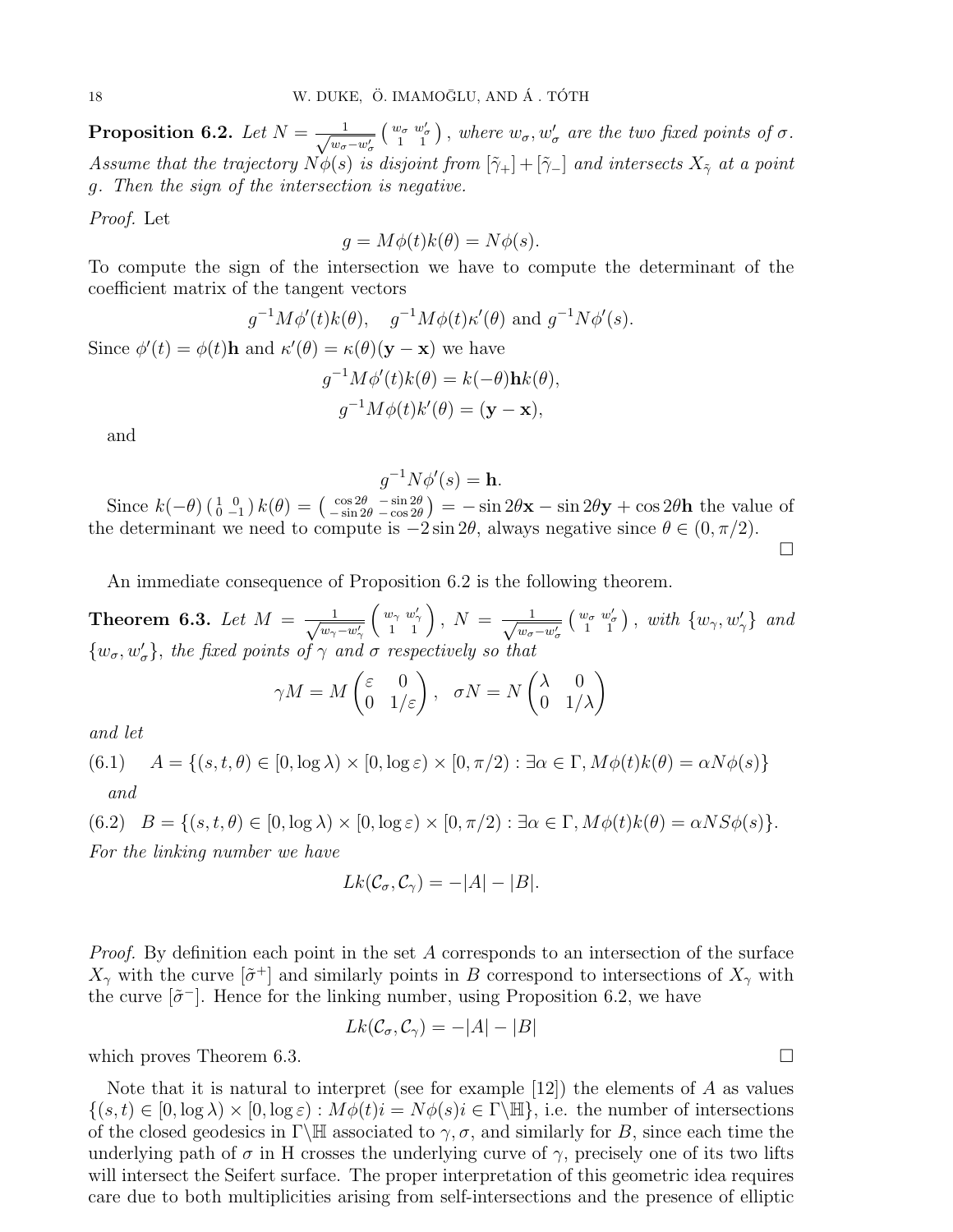elements in  $\Gamma = SL_2(\mathbb{Z})$ . To avoid these complications we go directly to  $|I_c(z_0, \gamma z_0)|$ which counts the group elements in  $I_{\mathcal{C}}(z_0, \gamma z_0)$ . In this notation Birkhoff's theorem takes the following form:

**Theorem 6.4** (Birkhoff). If we let  $z_0 = Mi \in S_\gamma$  then

$$
Lk(\mathcal{C}_{\sigma}, \mathcal{C}_{\gamma}) = -|I_{\mathcal{C}_{\sigma}}(z_0, \gamma z_0)|
$$

The theorem will follow from a series lemmas relating  $|A| + |B|$  to  $|I_{\mathcal{C}_{\sigma}}(z_0, \gamma z_0)|$ .

**Lemma 6.5.** For A, B as in (6.1), (6.2) we have  $A \cap B = \emptyset$ .

*Proof.* Recall that each point in A, (resp in B) corresponds to an intersection of  $X_\gamma$  with the curve  $\tilde{\sigma}_+$  ( resp  $\tilde{\sigma}_-$ ).

Assume that  $(s, t, \theta) \in A \cap B$  with  $M\phi(t)k(\theta) = \alpha N\phi(s)$  and  $M\phi(t)k(\theta) = \beta NS\phi(s)$  for some  $\alpha, \beta \in \Gamma$ . It follows that  $\beta^{-1}\alpha = NSN^{-1}$ . Recall that  $N = \frac{1}{\sqrt{2\pi}}$  $w_{\sigma}-w_{\sigma}'$  $\begin{pmatrix} w_{\sigma} & w'_{\sigma} \\ 1 & 1 \end{pmatrix}$ , where  $w_{\sigma}, w_{\sigma}^{\prime}$  are the two fixed points of  $\sigma$ . Now a simple matrix multiplication shows that the matrix  $NSN^{-1}$  cannot have integer entries, contradicting  $\beta^{-1}\alpha \in SL(2,\mathbb{Z})$ . Hence  $A \cap B = \emptyset$ .

**Lemma 6.6.** There is a bijection between  $B$  in  $(6.2)$  and

 $B' = \{(s, t, \theta) \in [0, \log \lambda) \times [0, \log \varepsilon) \times [\pi/2, \pi) : \exists \alpha \in \Gamma, M\phi(t)k(\theta) = \alpha N\phi(s)\}\$ given by for  $s \neq 0$  $(s, t, \theta) \mapsto (\log \lambda - s, t, \theta + \pi/2).$ 

$$
(3, i, 0) \rightarrow (\log \lambda)
$$

and for  $s = 0$  by

$$
(0, t, \theta) \mapsto (0, t, \theta + \pi/2)
$$

*Proof.* Assume  $(s, t, \theta) \in B$ . The case  $s = 0$  is trivial and otherwise  $\exists \alpha \in \Gamma$  such that

$$
M\phi(t)k(\theta) = \alpha NS\phi(s).
$$

Since  $\sigma N = N\phi(\log \lambda)$ 

$$
M\phi(t)k(\theta) = \alpha \sigma^{-1} N\phi(\log \lambda - s)S.
$$

This gives the claim since  $S^{-1} = -k(\pi/2)$ .

**Lemma 6.7.** There is a bijection between the set  $A \cup B'$  and  $I_{\mathcal{C}_{\sigma}}(z_0, \gamma z_0)$  and hence  $|A \cup B'| = |I_{\mathcal{C}}(z_0, \gamma z_0)|.$ 

Proof. We define a map

- (6.3)  $f : A \cup B' \to \Gamma/\Gamma_\sigma$
- (6.4)  $(s, t, \theta) \mapsto \alpha \Gamma_{\sigma}$ .

Here  $\alpha$  is the unique element in  $\Gamma$  given by

(6.5) 
$$
M\phi(t)k(\theta)\phi(-s)N^{-1}=\alpha.
$$

To see that f is injective let  $f(s,t,\theta) = f(s',t',\theta')$  with  $M\phi(t)k(\theta)\phi(-s)N^{-1} = \alpha$  and  $M\phi(t')k(\theta')\phi(-s')N^{-1} = \beta$ . Then  $\alpha\sigma^k = \beta$  for some  $k \in \mathbb{Z}$ . Hence

 $\phi(t)k(\theta)\phi(-s)N^{-1}\sigma^kN = \phi(t')k(\theta')\phi(-s').$ 

Since  $N^{-1} \sigma^k N = \phi(k \log \lambda)$  we have

$$
\phi(t - t')k(\theta)\phi(k\log\lambda - s + s') = k(\theta').
$$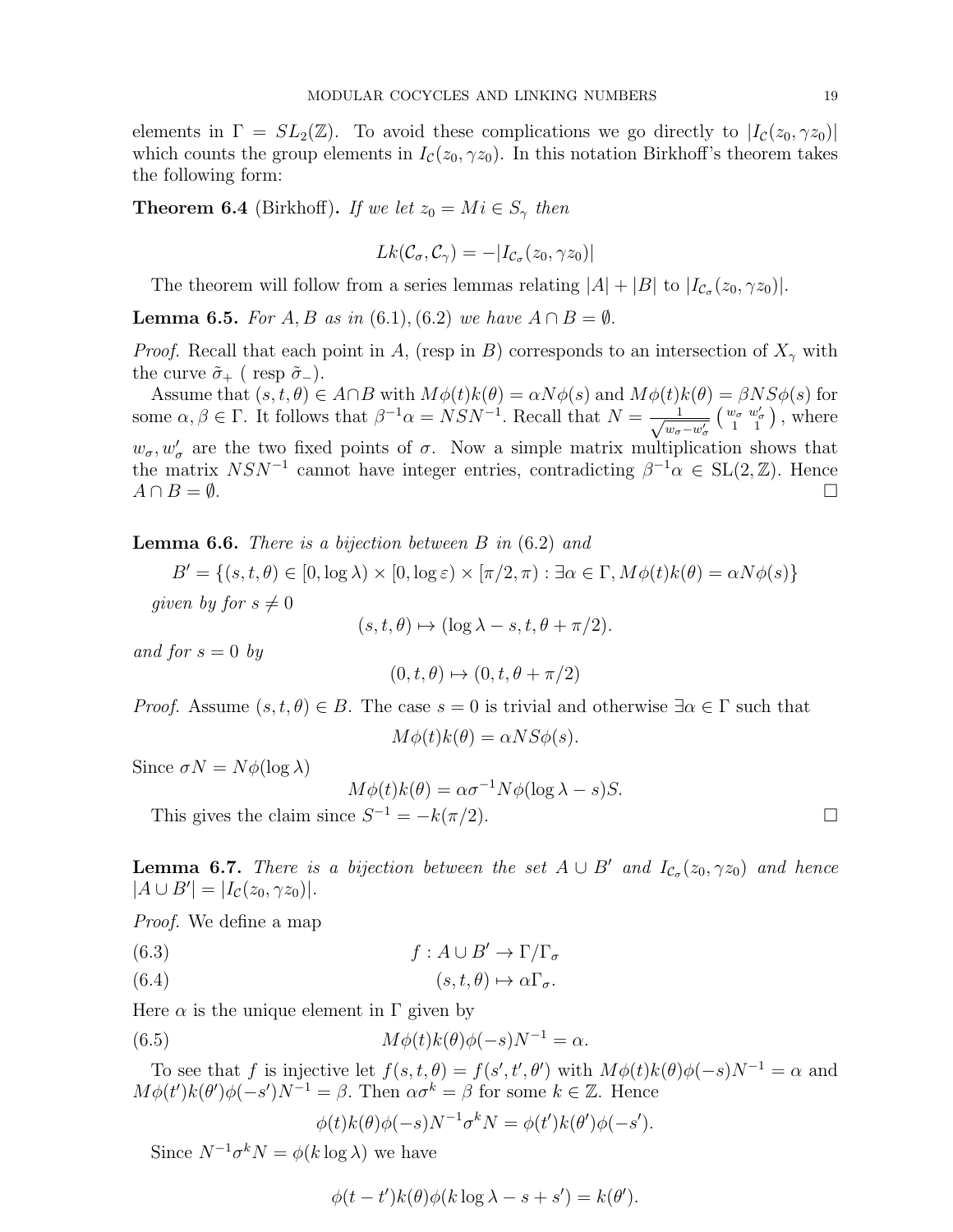Now a simple matrix multiplication shows that this equality holds only if  $(s, t, \theta)$  =  $(s', t', \theta')$ , proving the injectivity of f.

To show that  $f(s, t, \theta) \in I_c(z_0, \gamma z_0)$ , let  $(s, t, \theta)$ ,  $\alpha$  be such that

$$
M\phi(t)k(\theta) = \alpha N\phi(s).
$$

Now  $M\phi(t)i$  is in  $\mathcal{A}_{\gamma}$ , the geodesic arc connecting  $z_0 = Mi$  and  $\gamma z_0$  where as  $N\phi(s)i$  is in  $S_{\sigma}$  and hence  $\alpha \Gamma_{\sigma} \in I_{\mathcal{C}}(z_0, \gamma z_0)$ .

Finally to see that this map is onto  $I_{\mathcal{C}_{\sigma}}(z_0, \gamma z_0)$ , let  $\alpha$  be such that  $\alpha \Gamma_{\sigma} \in I_{\mathcal{C}_{\sigma}}(z_0, \gamma z_0)$ so that there is  $\tau \in S_{\sigma}$  for which  $\alpha \tau \in A_{\gamma}$ , and so  $\alpha \tau = M\phi(t)i$  for some  $t \in [0, \log \varepsilon)$ , and also  $\tau = \sigma^k N \phi(s) i$  for some  $s \in [0, \log \lambda)$ . Since the stabilizer of i in  $SL_2(R)$  is  $SO(2)$ , there exists  $\theta \in [0, 2\pi)$ , such that

$$
M\phi(t)k(\theta) = \alpha \sigma^k N\phi(s).
$$

Replacing  $\alpha$  by  $-\alpha$  if necessary we may assume that  $\theta \in [0, \pi)$  proving surjectivity.

## Proof of the Theorem 6.4.

By Birkhoff's theorem for the linking number we have

$$
Lk(\mathcal{C}_{\sigma}, \mathcal{C}_{\gamma}) = -|A| - |B|.
$$

By Lemma 6.5,  $A \cap B = \emptyset$  and we have  $Lk(\mathcal{C}_{\sigma}, \mathcal{C}_{\gamma}) = -|A \cup B|$ . Finally by Lemma 6.6 and Lemma 6.7,  $|A \cup B| = |I_{C_{\sigma}}(z_0, \gamma z_0)|$ .

This finishes the proof of the Theorem 6.4.  $\Box$ 

We are now ready to prove

**Theorem 6.8.** Let  $\mathcal{C}_{\sigma}$  and  $\mathcal{C}_{\gamma}$  be different primitive conjugacy classes. Then

$$
Lk(\mathcal{C}_{\sigma}, \mathcal{C}_{\gamma}) = \Psi_{\mathcal{C}_{\sigma}}(\gamma)
$$

Proof. By Theorem 6.4 we have

$$
Lk(\mathcal{C}_{\sigma}, \mathcal{C}_{\gamma^n}) = -|I_{\mathcal{C}}(z_0, \gamma^n z_0)|
$$

and by Theorem 5.2

$$
\Phi_{\mathcal{C}}(\gamma^n) = -|I_{\mathcal{C}}(\gamma^{-n}i\infty, i\infty)|
$$

Clearly  $I_c(z_0, \gamma^{-n} z_0) = I_c(z_0, \gamma^n z_0)$  and hence

$$
|nLk(\mathcal{C}_{\sigma}, \mathcal{C}_{\gamma}) - \Phi_{\mathcal{C}_{\sigma}}(\gamma^n)| = | |I_{\mathcal{C}}(z_0, \gamma^{-n}z_0)| - |I_{\mathcal{C}}(\gamma^{-n}i\infty, i\infty)| |
$$

Now using Proposition 5.7 we have

$$
|Lk(\mathcal{C}_{\sigma}, \mathcal{C}_{\gamma}) - \frac{\Phi_{\mathcal{C}_{\sigma}}(\gamma^n)}{n}| \leq \frac{2|I_{\mathcal{C}}(z_0, i\infty)|}{n}
$$

Since  $|I_{\mathcal{C}}(z_0,i\infty)|$  is independent of *n* this proves

$$
Lk(\mathcal{C}_{\sigma}, \mathcal{C}_{\gamma}) = \lim_{n \to \infty} \frac{\Phi_{\mathcal{C}_{\sigma}}(\gamma^n)}{n} = \Psi_{\mathcal{C}_{\sigma}}(\gamma).
$$

 $\Box$ 

 $\Box$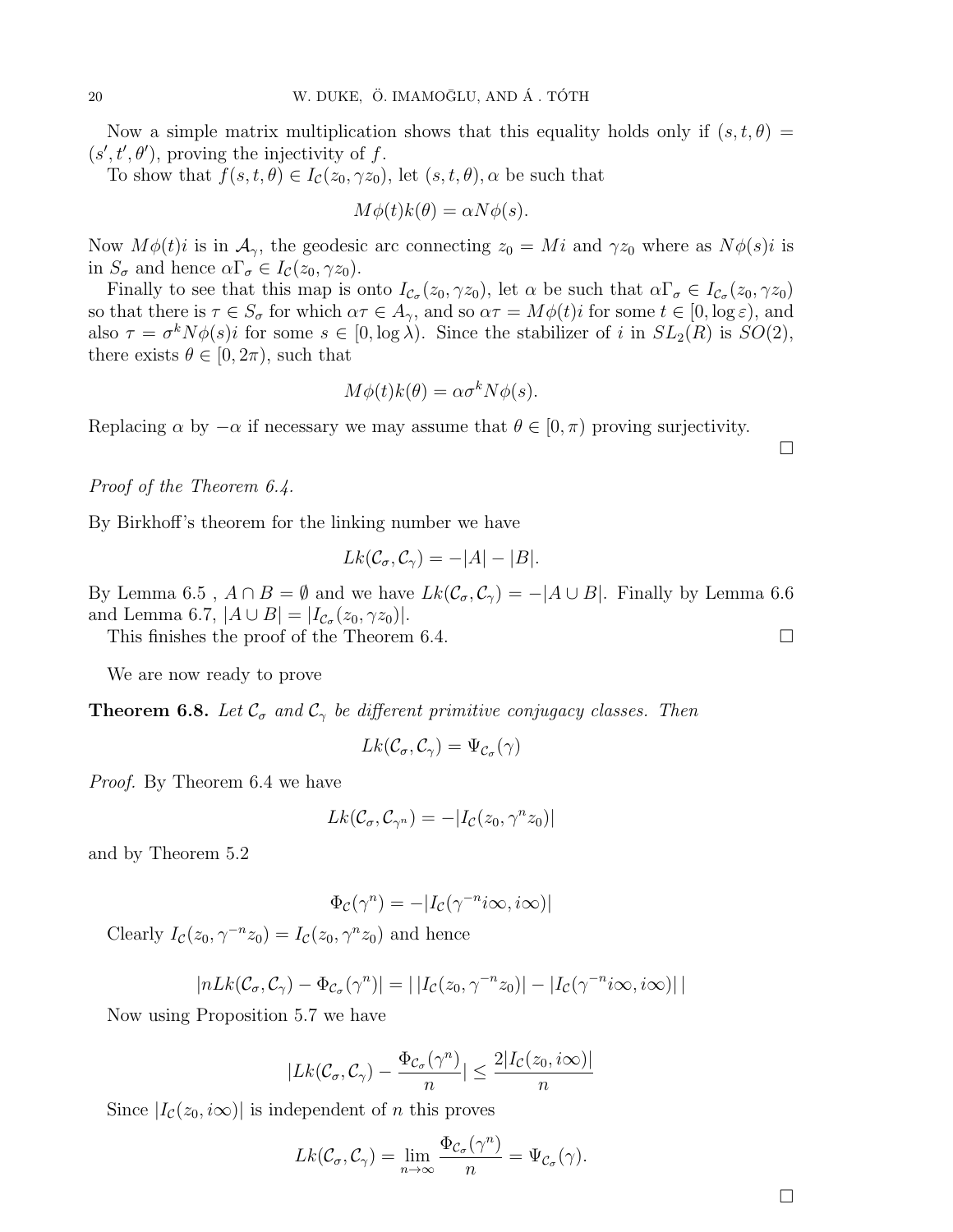#### Appendix A. Ghys' theorem

We sketch Ghys' argument for the identification of the Rademacher symbol with the linking number. Let

$$
\Delta(z) = q \prod_{m \ge 1} (1 - q^m)^{24}
$$

and define  $\tilde{\Delta}: SL_2(\mathbb{R}) \to \mathbb{C}$  by

$$
\tilde{\Delta}(g) = \Delta(gi)j_{12}(g,i)
$$

where for  $g = \begin{pmatrix} a & b \\ c & d \end{pmatrix} \in SL_2(R)$ 

$$
j_{12}(g, z) = (cz + d)^{-12}.
$$

Similar lifts  $\tilde{E}_4, \tilde{E}_6$  of the classical Eisenstein series  $E_4$  and  $E_6$  give an embedding of  $\Gamma\backslash SL_2(\mathbb{R})$  into  $\mathbb{C}^2$ . The 3-manifold  $\{(\tilde{E}_4(g), \tilde{E}_6(g) : g \in SL_2(\mathbb{R})\}$  is disjoint from the hypersurface  $\mathcal{V} = \{(z, w) : z^3 = w^2\}$  and is easily seen to be homeomorphic to the complement of  $V \cap S^3$ , the trefoil knot, in  $S^3$ . Let  $\gamma \in SL_2(\mathbb{R})$  be hyperbolic, with  $\text{tr } \gamma > 2$ . We are looking for the linking number of the closed periodic orbit  $\tilde{\gamma}_+$  with the trefoil (after the above identification). Since  $\tilde{E_4}$  $^3-\tilde{E_6}$  $2^2 = \tilde{\Delta}$ , a general topological argument shows that this linking number is the same as the winding number of  $\tilde{\Delta}(\tilde{\gamma}_+(t))$ around 0. This in turn can be computed as follows

$$
2\pi i \operatorname{ind}(\tilde{\Delta}(\tilde{\gamma}_{+}(t)),0)=\int_{\tilde{\gamma}_{+}}\frac{d\tilde{\Delta}}{\tilde{\Delta}}=\int_{\tilde{\gamma}_{+}}\frac{d\Delta}{\Delta}+\int_{\tilde{\gamma}_{+}}\frac{dj_{12}}{j_{12}}.
$$

The first integral can be evaluated from the transformation formula of  $\log \Delta$  from  $\tilde{\gamma}_+(0)i = Mi = z_0 \text{ to } \tilde{\gamma}_+(\log \varepsilon)i = \gamma z_0$ 

$$
\log \Delta(\gamma z_0) - \log \Delta(z_0) = 12 \log \left( \frac{cz_0 + d}{i \operatorname{sign} c} \right) + 2\pi i \Phi(\gamma)
$$

with  $\Phi(\gamma)$  as in (1.2). (See [35] equation (60) on page 49.)

Similarly the value of the second integral is  $12 \log(cz_0 + d)$  and the linking number of the closed orbit of a hyperbolic  $\gamma$  is given by

$$
\frac{6}{\pi i} \left( \log \left( \frac{cz_0 + d}{i \operatorname{sign} c} \right) - \log(cz_0 + d) \right) + \Phi(\gamma)
$$

Finally for  $\text{Im } z_0 > 0$ 

$$
\frac{6}{\pi i} \left( \log \left( \frac{cz_0 + d}{i \operatorname{sign} c} \right) - \log(cz_0 + d) \right) = -3 \operatorname{sign} c
$$

leading to Ghys' theorem.

#### **REFERENCES**

- 1. A'Campo, N. Le groupe de monodromie du dploiement des singsingular isoles de courbes planes II. Actes du Congrs de Vancouver (1974).
- 2. A'Campo, Norbert. "Generic immersions of curves, knots, monodry and Gordian number." Publications Mathmatiques de l'IHS 88 (1998): 151-169.
- 3. Ash, Avner. Parabolic cohomology of arithmetic subgroups of SL (2, Z) with coefficients in the field of rational functions on the Riemann sphere. American Journal of Mathematics (1989): 35–51.
- 4. Atiyah, Michael, The logarithm of the Dedekind η-function. Math. Ann. 278 (1987), no. 1-4, 33–380.
- 5. Barge, J. ; Ghys, E. Cocycles d'Euler et de Maslov. (French) [Euler and Maslov cocycles] Math. Ann. ´ 294 (1992), no. 2, 235–265.
- 6. Beardon, Alan, F., The geometry of discrete groups, Graduate Texts in Mathematics, 91. Springer-Verlag, New York, 1995.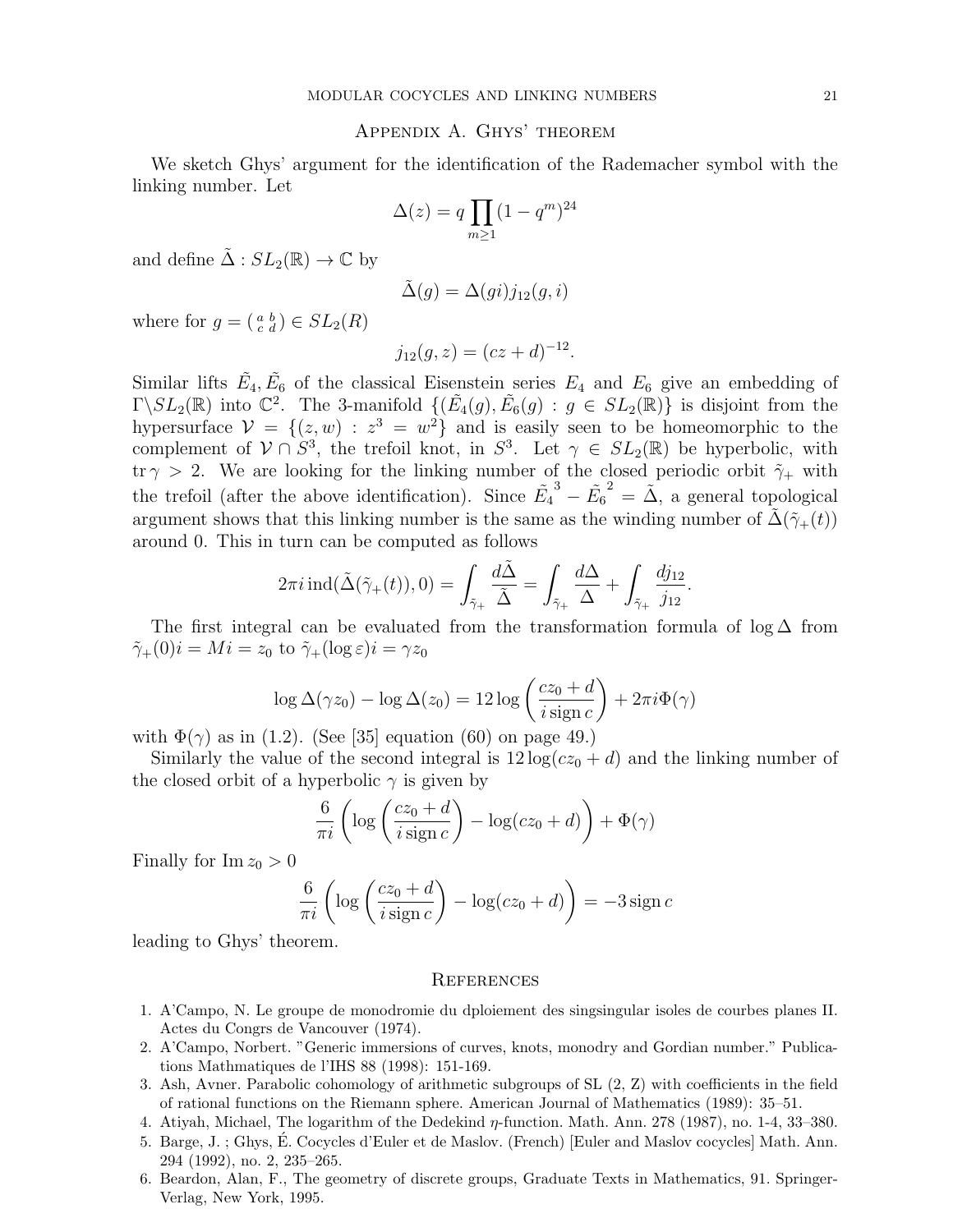- 7. Birkhoff, George D. "Dynamical systems with two degrees of freedom." Proceedings of the National Academy of Sciences of the United States of America 3.4 (1917): 314.
- 8. Brunella, Marco. "On the discrete Godbillon-Vey invariant and Dehn surgery on geodesic flows." Annales de la Facult des sciences de Toulouse: Mathématiques. Vol. 3. No. 3. 1994.
- 9. Calegari, D. ; Louwsma, J. Immersed surfaces in the modular orbifold, Proc. Amer. Math. Soc. 139 (2011), 2295–2308.
- 10. Choie, Yj.; Zagier, D. Rational period functions for PSL(2, Z). A tribute to Emil Grosswald: number theory and related analysis, 89–108, Contemp. Math., 143, Amer. Math. Soc., Providence, RI, 1993.
- 11. Dedekind, R., Gesammelte mathematische Werke. Chelsea Publishing Co., New York 1968 Vol. I. 159–173.
- 12. Dehornoy, Pierre, Enlacement entre géodésiques sur une orbifold. (French. English, French summary) [Linking between geodesics on an orbifold] C. R. Math. Acad. Sci. Paris 350 (2012), no. 1-2, 77–80.
- 13. Dehornoy, Pierre, Intersection norms on surfaces and Birkhoff surfaces for geodesic flows, eprint arXiv:1604.06688
- 14. Duke, W.; Imamoglu,  $\ddot{O}$ , and Toth, A. Cycle integrals of the j-function and mock modular forms. Ann. of Math. (2) 173 (2011), no. 2, 947–981.
- 15. Duke, W.; Imamoglu, O. and T´oth, A. Rational period functions and cycle integrals. Abh. Math. ¨ Semin. Univ. Hambg. 80 (2010), no. 2, 255–264.
- 16. Eichler, M. Grenzkreisgruppen und kettenbruchartige Algorithmen. (German) Acta Arith. 11 1965 169–180.
- 17. Fried, David. Transitive Anosov flows and pseudo-Anosov maps. Topology 22.3 (1983): 299-303.
- 18. C. F. Gauss, Note dated 22 Jan. 1833, in Werke, Vol. V, ed. C. Schafer (Konigliche Gesellschaft der Wissenschaften zu Gottingen, Leipzig, Berlin, 1867), p. 605
- 19. Geiges, Hansjörg. An introduction to contact topology. Cambridge Studies in Advanced Mathematics, 109. Cambridge University Press, Cambridge, 2008.
- 20. Ghys,E., Knots and dynamics. International Congress of Mathematicians. Vol. I, 247–277, Eur. Math. Soc., Zürich, 2007.
- 21. Ghys, E., Right-handed vector fields and the Lorenz attractor. Jpn. J. Math. 4 (2009), no. 1, 47–61.
- 22. Gusein-Zade, S. M. Matrices dintersections pour certaines singularits de fonctions de 2 variables. Funkcional. Anal. i Prilozen 8.11-15 (1974).
- 23. Humphreys, James E., Introduction to Lie algebras and representation theory. Second printing, revised. Graduate Texts in Mathematics, 9. Springer-Verlag, New York-Berlin, 1978.
- 24. Ishikawa, Masaharu. Tangent circle bundles admit positive open book decompositions along arbitrary links. Topology 43.1 (2004): 215-232.
- 25. Kirby, R., Melvin, P., Dedekin sums, µ invariants and the signature cocycle, Math. Ann. 299 (1994), no. 2, 231–267.
- 26. Knopp, Marvin I., Some new results on the Eichler cohomology of automorphic forms. Bull. Amer. Math. Soc. 80 (1974), 607–632.
- 27. Knopp, Marvin I., Rational period functions of the modular group. With an appendix by Georges Grinstein. Duke Math. J. 45 (1978), no. 1, 47–62.
- 28. Knopp, Marvin I., Rational period functions of the modular group. II. Glasgow Math. J. 22 (1981), no. 2, 185–197.
- 29. Knopp, Marvin I., On the growth of entire automorphic integrals. Results Math. 8 (1985), no. 2, 146–152.
- 30. Lickorish, WB Raymond. An introduction to knot theory. Vol. 175. Springer, 1997.
- 31. Milnor, J., Introduction to algebraic K-theory. Annals of Mathematics Studies, No. 72. Princeton University Press, Princeton, N.J.; University of Tokyo Press, Tokyo, 1971.
- 32. Mozzochi, C. J., Linking numbers of modular geodesics. Israel J. Math. 195 (2013), no. 1, 71–95.
- 33. Parson, L. A., Modular integrals and indefinite binary quadratic forms. A tribute to Emil Grosswald: number theory and related analysis, 513–523, Contemp. Math., 143, Amer. Math. Soc., Providence, RI, 1993.
- 34. Parson, L. A., Rational period functions and indefinite binary quadratic forms. III. A tribute to Emil Grosswald: number theory and related analysis, 109–116, Contemp. Math., 143, Amer. Math. Soc., Providence, RI, 1993.
- 35. Rademacher, H.; Grosswald, E., "Dedekind Sums, The Carus Math." Monographs, MAA (1972).
- 36. Sarnak, P., Letter to J. Mozzochi on linking numbers of modular geodesics, http://publications.ias.edu/sarnak/paper/504
- 37. Zagier, D., Modular forms associated to real quadratic fields. Invent. Math. 30 (1975), no. 1, 1–46.